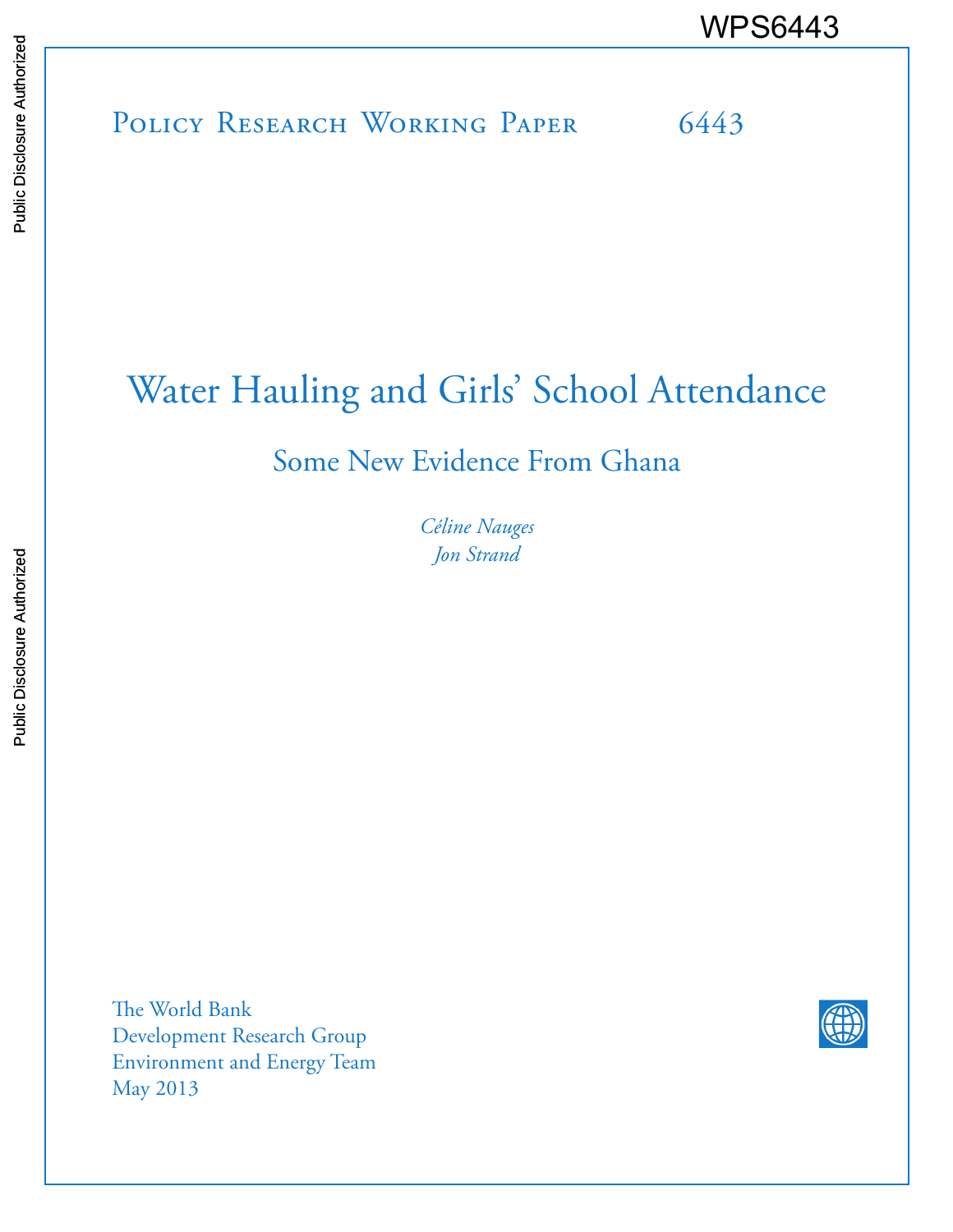#### POLICY RESEARCH WORKING PAPER 6443

#### **Abstract**

In large parts of the world, a lack of home tap water burdens households as the water must be brought to the house from outside, at great expense in terms of effort and time. This paper studies how such costs affect girls' schooling in Ghana, with an analysis based on four rounds of the Demographic and Health Surveys. Using Global Positioning System coordinates, it builds an artificial panel of clusters, identifying the closest neighbors within each round. The results indicate

a significant negative relation between girls' school attendance and water hauling activity, as a halving of water fetching time increases girls' school attendance by 2.4 percentage points on average, with stronger impacts in rural communities. The results seem to be the first definitive documentation of such a relationship in Africa. They document some of the multiple and wide population benefits of increased tap water access, in Africa and elsewhere.

This paper is a product of the Environment and Energy Team, Development Research Group. It is part of a larger effort by the World Bank to provide open access to its research and make a contribution to development policy discussions around the world. Policy Research Working Papers are also posted on the Web at http://econ.worldbank.org. The author may be contacted at jstrand1@worldbank.org.

*The Policy Research Working Paper Series disseminates the findings of work in progress to encourage the exchange of ideas about development*  issues. An objective of the series is to get the findings out quickly, even if the presentations are less than fully polished. The papers carry the *names of the authors and should be cited accordingly. The findings, interpretations, and conclusions expressed in this paper are entirely those of the authors. They do not necessarily represent the views of the International Bank for Reconstruction and Development/World Bank and its affiliated organizations, or those of the Executive Directors of the World Bank or the governments they represent.*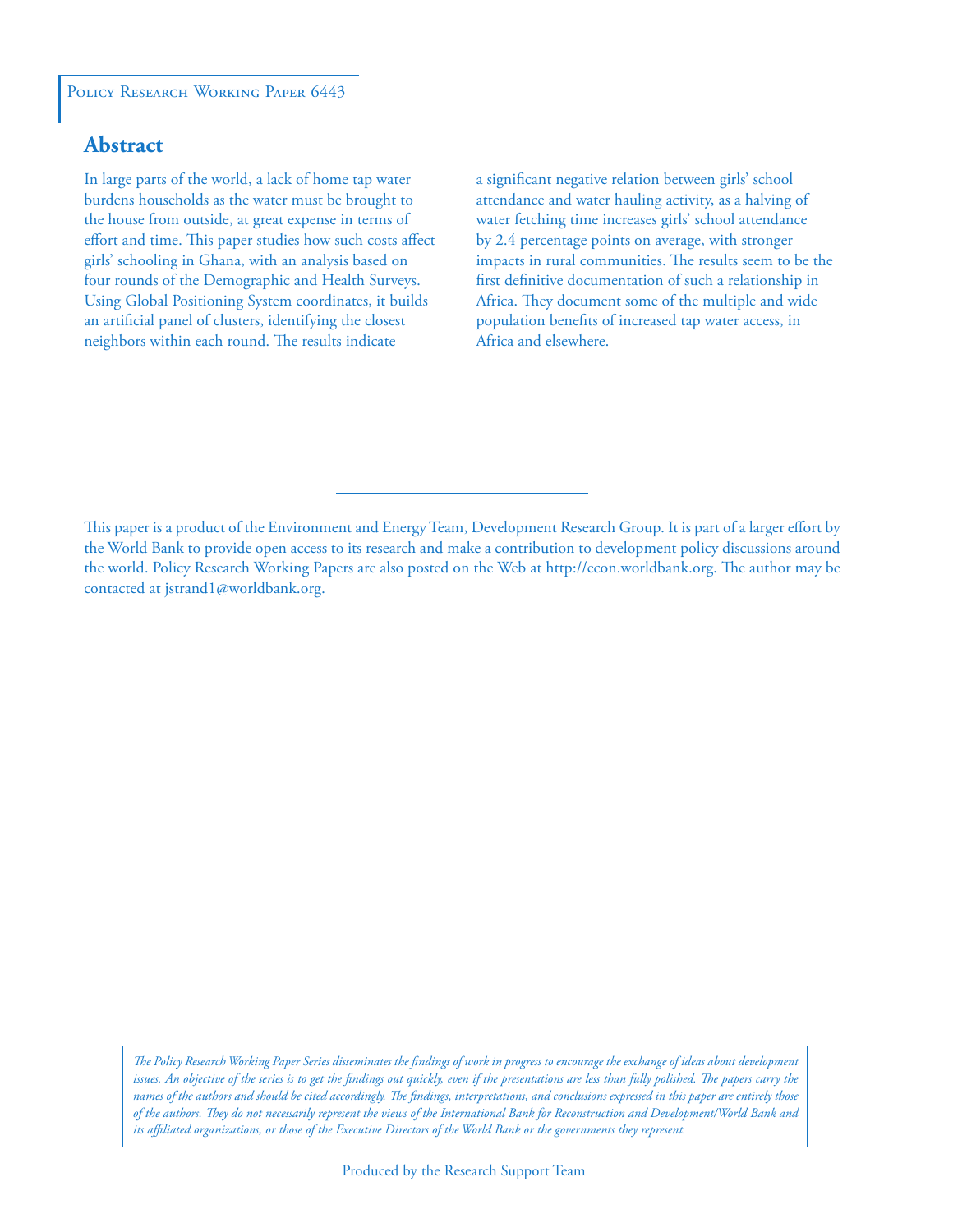#### **Water Hauling and Girls' School Attendance: Some New Evidence From Ghana\***

Céline Nauges and Jon Strand

**Key words**: Household water access; girls' schooling; panel data; Africa.

**JEL classification**: O13; O15; O55; Q25.

**Sector board**: Water

\*Nauges: The University of Queensland, School of Economics, St Lucia, 4072, QLD, Australia, e-mail: *c.nauges@uq.edu.au.* Strand: Development Research Group, Environment and Energy Team, the World Bank, e-mail: [jstrand1@worldbank.org.](mailto:jstrand1@worldbank.org) We thank Michael Toman and Dominique Van De Walle for helpful comments. This research has been supported by a grant from the World Bank's Research Support Budget. Views expressed in this paper are those of the authors and do not necessarily represent the World Bank, its management or member countries.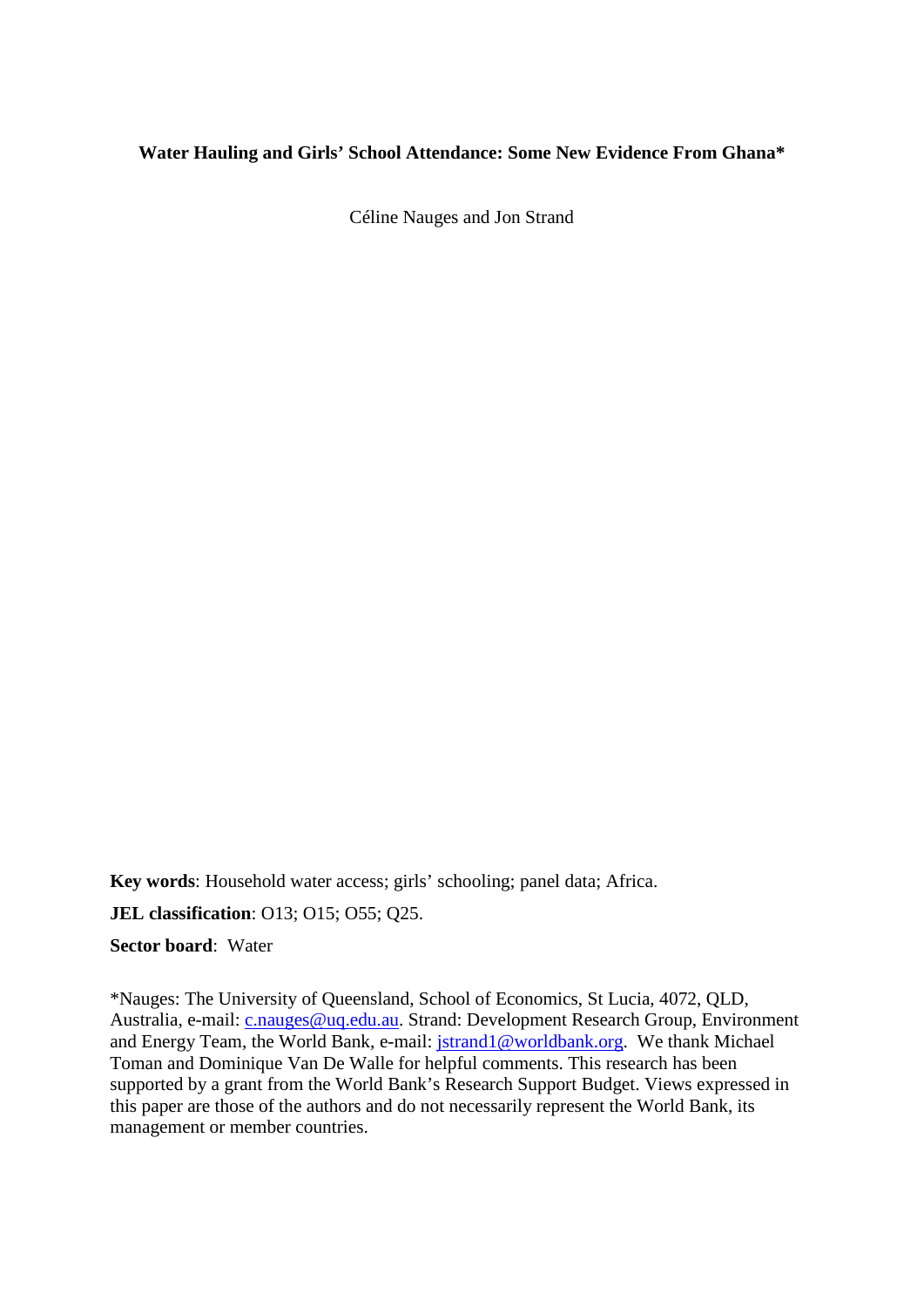# **Water hauling and girls' school attendance: some new evidence from Ghana** Céline Nauges and Jon Strand

*"Women and girls are the "water haulers" of the world. On average, women and girls in developing countries walk 6 kilometers a day, carrying 20 litres of water, greatly reducing the time they have for other productive work or for girls to attend school."* UNICEF Children and water, global statistics.<sup>[1](#page-3-0)</sup>

#### **1. Introduction**

 In large parts of the world, most households have no access to tap water at home. The lack of tap water deprives the household of a number of goods and amenities. First, as focused on in this study, the household is burdened as the water must be brought to the house from outside, at great expense of effort and time. Second, a number of potential uses of water, which are taken for granted by "modern" households, are then excluded, including sanitary and food preparation services, and operation of many appliances (washers, dishwashers, showers, etc.) by households with relatively higher incomes. Third, not having tap water access can be financially costly: convenient alternative services, such as water delivery from trucks, can be far more expensive than taking water from the tap inside the house. Fourth, while tap water is treated and made suitable for human consumption, the same is often not the case for water brought from the outside to the home; its quality is typically much more uncertain.

 This study focuses on the first of these four factors. Traditionally in developing countries, water hauling is carried out largely by women and girls. This activity could easily take up a substantial fraction of those household members' time budget, given that the nearest or more relevant water source is far from the home. This could in turn have a number of undesirable social and economic consequences for the women in these households.

 One such consequence could be to reduce the ability of children to attend school, depriving them of the education necessary to later obtain gainful employment and raise their economic and social status. The purpose of this paper is to gain understanding of this issue, by investigating further the question of water hauling and its relationship with school attendance for girls in Ghana (Africa). Sub-Saharan Africa is a key region for such a study since, on

<u>.</u>

<span id="page-3-0"></span><sup>1</sup> http://www.unicef.org/wash/index\_31600.html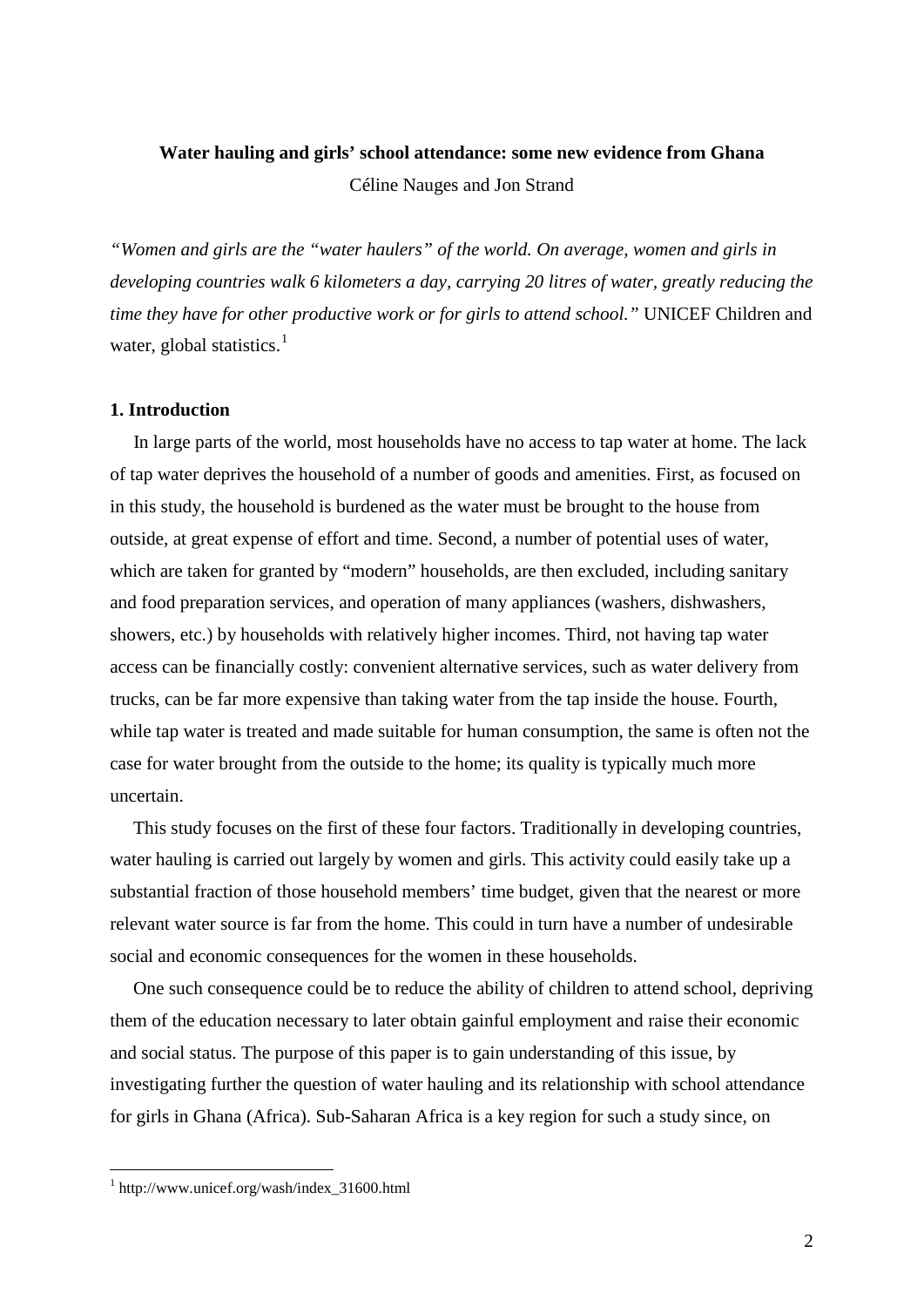average for this region, only 5% of the rural population in the region gets water piped to the premises. It is also estimated that more than a quarter of the population in several countries in the region uses more than 30 minutes to make one water collection round trip (WHO-UNICEF,  $2010$  $2010$ .<sup>2</sup>

 We base our data on four rounds of Demographic Health Surveys (DHS) for Ghana, which provide information on access to water infrastructure along with socio-demographic data for a large number of households. We use spatial identification through GPS coordinates to build a panel of 405 clusters/communities followed over four periods of time: 1993-94, 1998-99, 2003, and 2008. We use panel data techniques for fractional dependent variables to estimate the impact of time to haul water on girls' school attendance. Our findings indicate that reducing by half the time to haul water would increase the proportion of girls aged 5-15 who attend school by 2.4 percentage points on average, with stronger impacts in rural than in urban communities.

 In Section 2 we discuss related work where the impact of infrastructure on children's school enrollment or work activities is measured. We describe the model and empirical strategy in Section 3. In Section 4 we present the data along with descriptive statistics for main variables of interest. Estimation methodology and results are discussed in Sections 5 and 6, respectively. Section 7 concludes.

#### **2. Related literature**

-

 The role of infrastructure in development, and in particular for school attendance and educational achievement, has been the focus of a number of studies. A recent paper, closely related to ours, is by Koolwal and van de Walle (2013; forthcoming). These authors investigate the relationship between the time to walk one-way to the source of drinking water, participation in income earning market-based activities, and children's school attendance and health (as measured by anthropometric indices of growth status). Their empirical study uses cross-sectional surveys from Sub-Saharan Africa (Madagascar, Malawi, Rwanda, and Uganda), South Asia (India, Nepal, Pakistan), North Africa (Morocco), and the Middle East (Yemen). They find evidence that both boys' and girls' school enrollment is higher when access to water is better. More specifically, a one hour reduction in the time spent to walk to the water source increases girls' school enrollment rates by about 10 percentage points in

<span id="page-4-0"></span><sup>&</sup>lt;sup>2</sup> In such situations, the quantity of water collected is often below five litres per capita per day ( $l/c/d$ ) which implies that consumption requirements are likely not to be fulfilled and hygiene is not possible (unless it is practised at the source), Howard and Bartram (2003).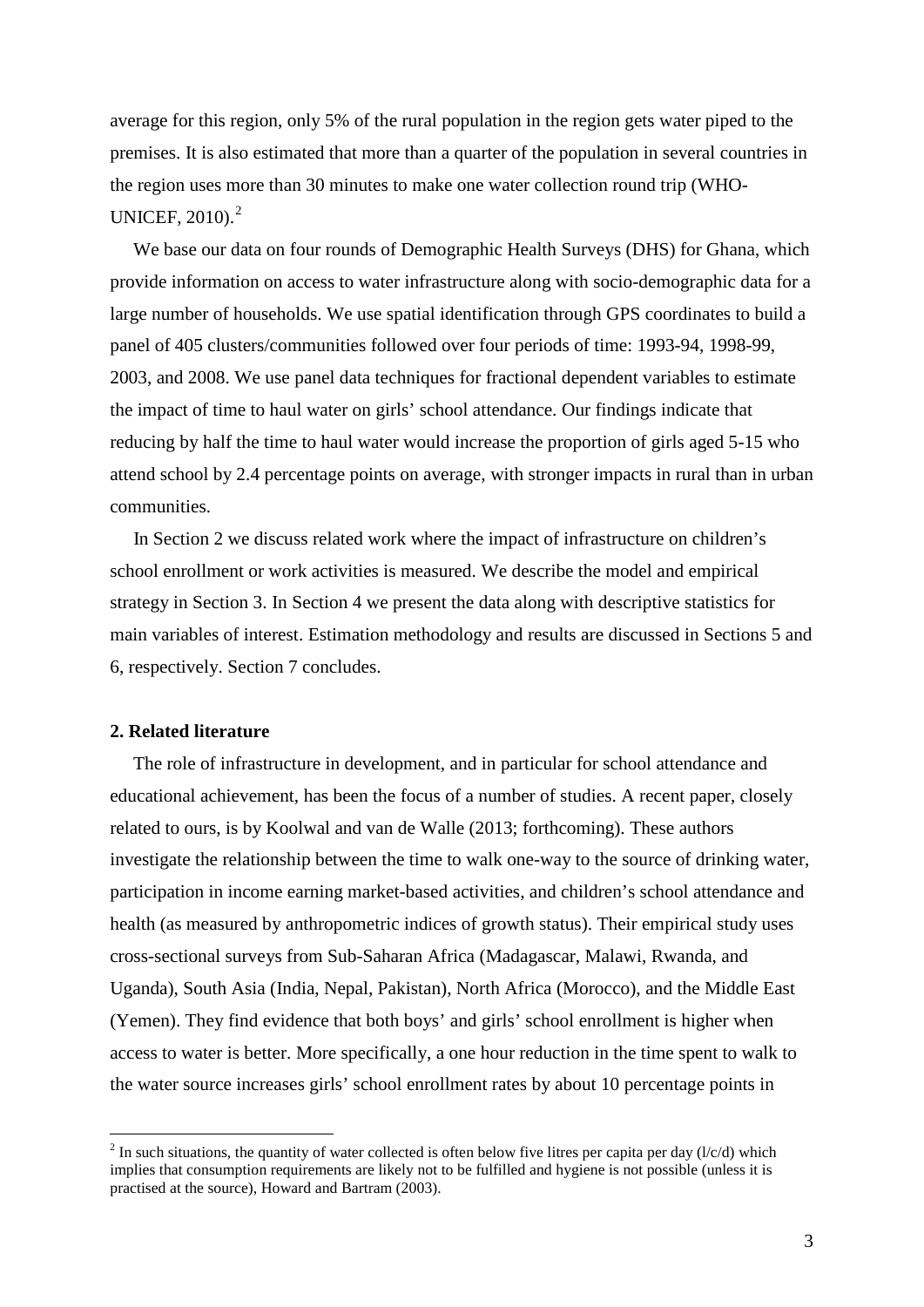Yemen, and by about 12 percentage points in Pakistan. They do not find any significant effect in African countries, though. Interestingly, in their study the impact of better water access on school attendance is similar for boys and girls.

 Nankhuni and Findeis (2004), using a cross-sectional survey of 10,698 households in Malawi, investigated whether time spent by children (aged 6-14) to collect water and fuelwood impacted on the likelihood of attending school. Each child in the survey was assigned the median value of hours spent on fuelwood and water collection for the area of residence (the survey covers 136 areas), which is likely to induce some measurement error. They found evidence that the probability that a given child is involved in fuelwood and water collection is reduced in households with more women, and more members beyond school age. They also found a significant relationship between time spent collecting fuelwood and school attendance so that "children in districts with severe fuel wood deficits (all of the south and most of the central region) are about 9% less likely to attend school than those from fuel wood surplus districts." They however provided no direct measure of the impact of the time to collect water on school participation.

 Ilahi and Grimard (2000) measured how the quality and quantity of water-supply infrastructure (calculated from the distance to the source of water averaged over all households in the community that report collection but excluding the household in question) affect the allocation of time among Pakistani women to various activities, using a crosssectional survey from 1991 of Pakistani women above 15 years of age. Improvements in the water-supply infrastructure were here found to increase the time that women allocate to income-generating activities (although no magnitudes are given). Ilahi and Grimard did not study impacts on children's school enrollment.

 Lokshin and Yemtsov (2005) used community-level data from Georgia to assess the welfare impact of infrastructure rehabilitation projects (school rehabilitation, improvements in road infrastructure, and water system rehabilitation projects) in rural areas between 1998 and 2000. Using propensity score-matching and difference-in-difference methods, they measured the impact of water projects (including installing new or repairing existing communal water tanks, installing water treatment equipment, fitting new pumps, repairing or installing pipes, and rehabilitating wastewater management networks) on various outcomes including female wage employment and incidence of water-borne diseases. Their results indicate that water rehabilitation projects significantly reduce the incidence of water-borne diseases. The effect on female employment was however found not to be significant (which, they argue, could be explained by the low number of such projects in the sample).

4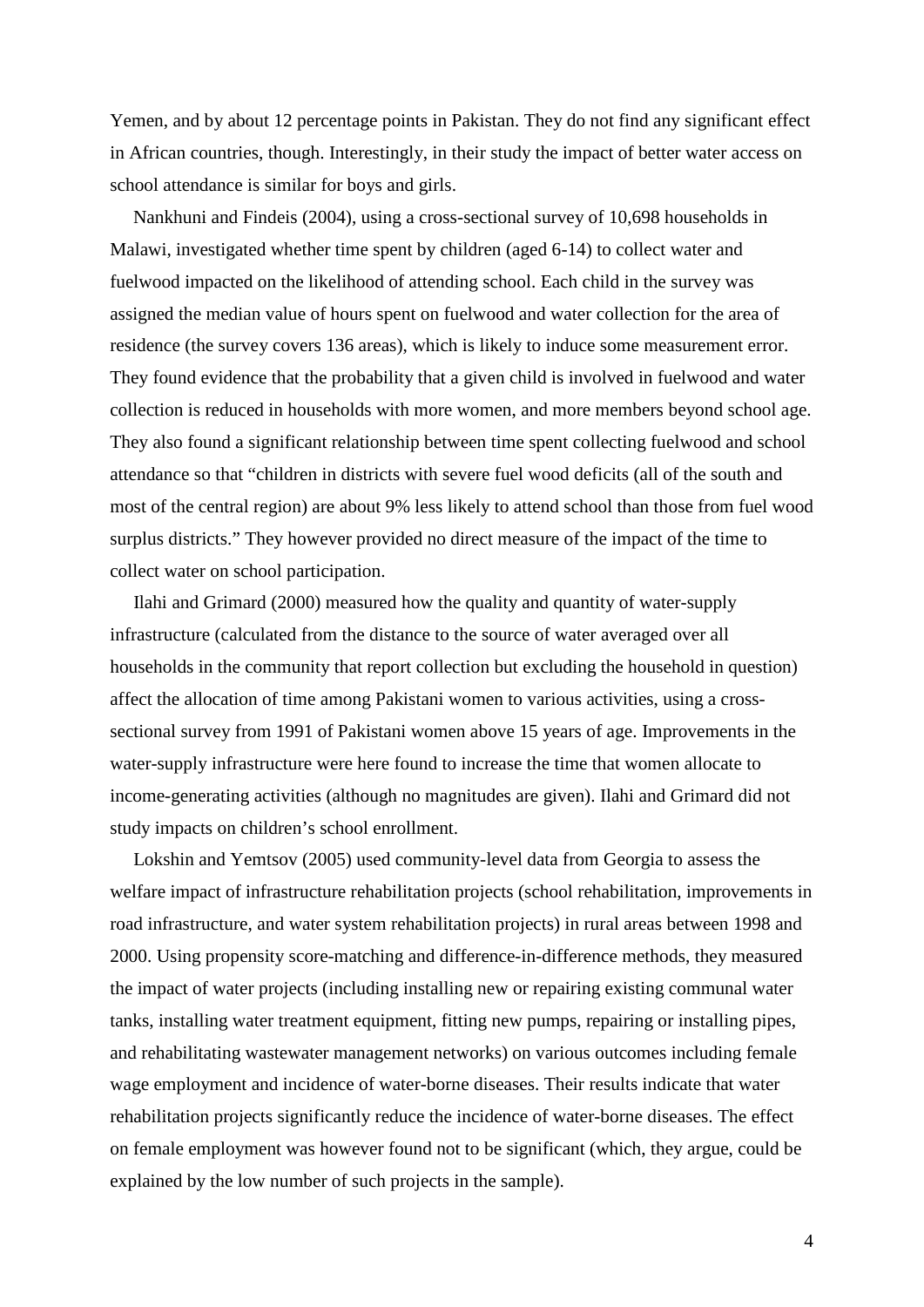Other work has measured similar impacts of electrification. Kularni et al. (2007) have found that higher electrification rates lead to better educational outcomes in Nicaragua and Peru. Barkat et al. (2002) similarly found that electrification leads to higher literacy rates and increased school enrollment in Bangladesh. These results are confirmed more recently by Asaduzzaman et al. (2010), who also found that school children's study times increase substantially for families who gain access to electricity. Asaduzzaman and Latif (2005) found that electricity demand by families with electricity access rises substantially with the number of school children. This suggests a strong effect on household electricity demand from school children's need for evening light access. The two latter studies however indicate that schooling and electricity access may be endogenous in a more comprehensive model, thus calling for caution in interpreting results. Kanagawa and Nakata (2008) found that literacy rates in the state of Assam, Pakistan, among children above six years of age would increase substantially, from 63 to 74%, given complete electrification of the state (which was claimed to be reachable by 2012). Grogan and Sadanand (2009) modeled how changes in home production technology might affect fertility and women's time use in Guatemala. Using difference-in-difference type estimators, household electrification substantially reduces cooking times and increases working outside the home among Guatemalan women (the probability of outside employment increases by nine percentage points). Dinkelman (2009) assesses the impact of the national electrification program in South Africa using two waves of community-data from rural areas in KwaZulu-Natal. Results indicate that female employment rises by a significant 9.5 percentage points in communities that receive an electricity project. This author also shows that electrification has larger effects on female employment in middlepoor communities and for women in their thirties and forties, who are less likely to live with young children requiring full-time care.

 A thematically related paper, focusing as we do on children's school attendance in Ghana, is Lavy (1996), which is based on data from the Ghana Living Standards Survey in 1987- 1988. The focus was here more on schooling costs, assumed to be a positive function of distance to the nearest public school. Greater distance to the school is found to reduce school attendance; more in secondary than in primary school.

 Other related studies have dealt with social impacts of improved access to other types of public goods. Banerjee et al. (2009) considered the impact of railroads on wages in China. Akee (2006) estimated the effects of road construction on wage employment and agricultural employment in the Republic of Palau.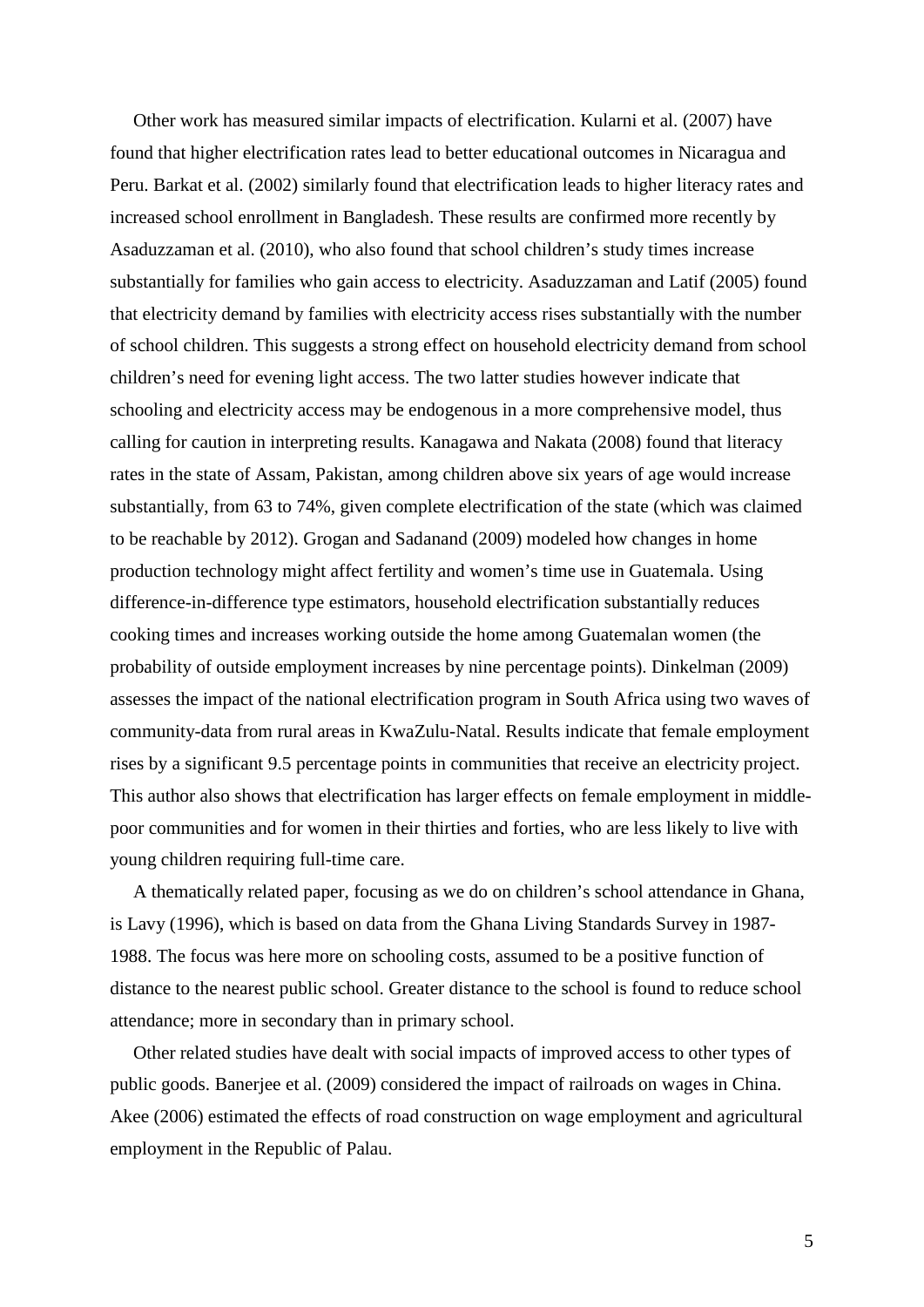Overall, there is still relatively little reliable evidence on the socio-economic consequences of improved water access for households. The few existing articles on the topic, just reviewed, however all indicate a significant influence of increased water hauling times on either children's schooling or women's work. Further evidence is needed to quantify the magnitude of these effects, which motivates our study.

#### **3. Model specification and empirical strategy**

 School attendance is known to be driven by a range of individual, household, and community characteristics. Sex and age of the individual, composition and size of the household, the education level and occupation of other household members, and household income and assets are factors typically taken into account. These factors tend to reflect or indicate household preferences for education, and their budgetary constraints. Children's school attendance may also depend on community characteristics such as distance to the school, and access to other infrastructure, more specifically to drinking water which is our focus. Identification of causal relationships between infrastructure and school attendance is however difficult. Confounding factors may induce a spurious correlation between infrastructure access and school enrollment: wealthier and more educated households are likely to have better water supply access, and at the same time have stronger preferences for their children to attend school. Certain household and/or individual characteristics may then simultaneously explain both water access and children's schooling. If some of these characteristics are not observed, it may lead to endogeneity bias. But one must also be aware that infrastructure spending is likely not random: it may be targeted either at growth centers, or at areas that lag behind, depending on policy objectives. Hence infrastructure can be endogenous, and community-level infrastructure quality correlated with other community characteristics (average household income, distance to school, road access, etc.) that may also determine school attendance. To identify a causal relationship between access to water and school attendance, one may then need to control for two possible sources of endogeneity bias.

 Various approaches to this issue have been pursued in the literature. Dinkelman (2009) uses a community land gradient to instrument for project placement since this gradient was a primary factor in prioritizing areas for electrification. Koolwal and van de Walle (2013) incorporate geographical characteristics presumed to be correlated with infrastructure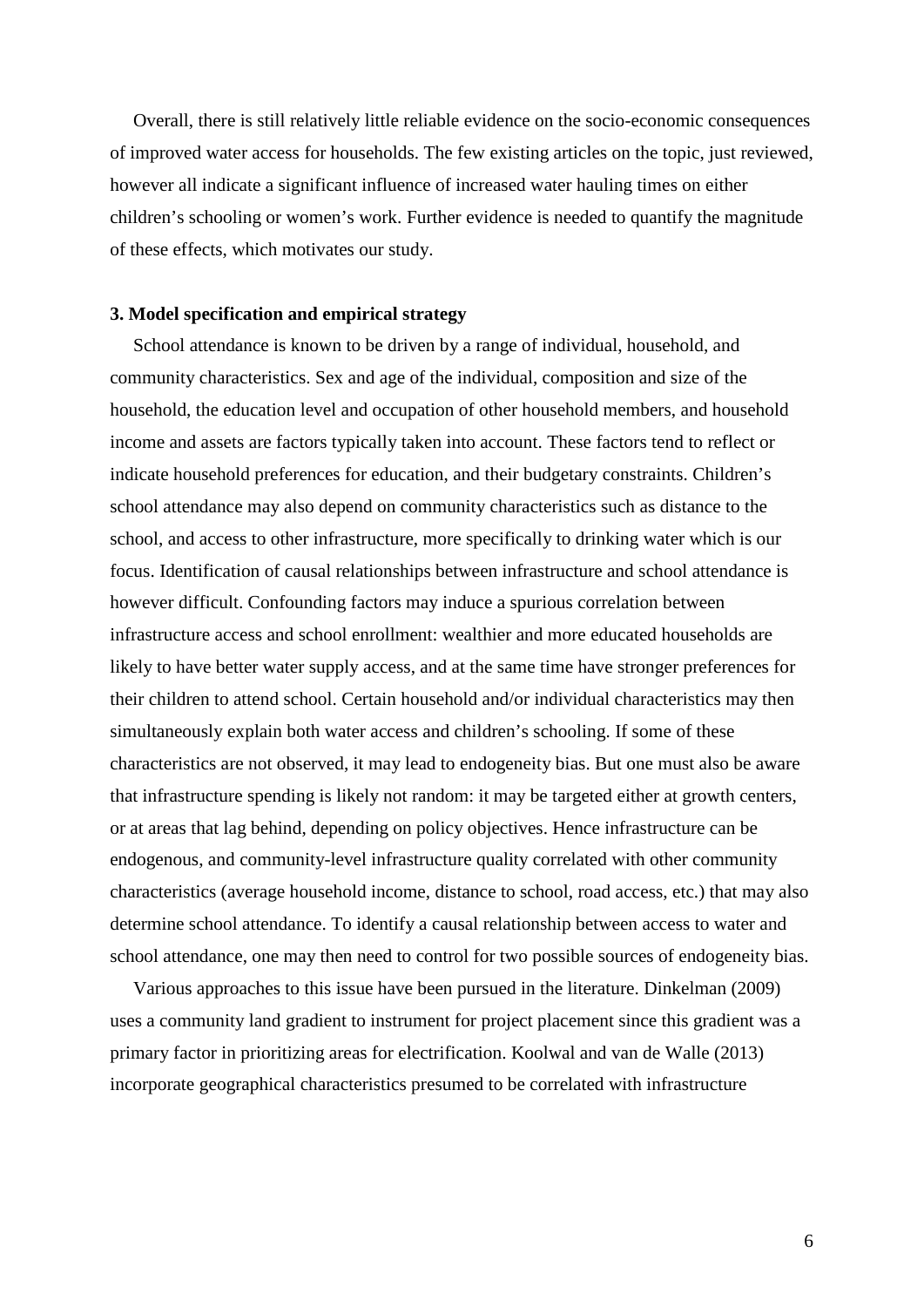placement.[3](#page-8-0) They argue that infrastructure placement can be presumed exogenous in the equations measuring women's work or school attendance, once these geographical characteristics have been included as additional explanatory variables.

We here adopt a novel approach, by building a (pseudo) panel of clusters/communities based on their spatial GPS coordinates. The use of panel data specific techniques will then allow us to account for cluster/community-specific unobserved effects and hence to control for the endogeneity of infrastructure placement.

 In order to control for potential endogeneity bias due to unobserved individual/household characteristics, we propose to estimate school attendance at the cluster/community level, by calculating community averages from household data, along the lines of Dinkelman (2009) and Koolwal and van de Walle (2013). As argued by these authors, under the assumption that endogeneity arises from individual choices within communities, access to water can be treated as exogenous if community averages are used instead of household data.

#### **4. Data and descriptive statistics**

-

 The Republic of Ghana (hereafter only Ghana) is a country in West Africa, on the Gulf of Guinea. Situated at only a few degrees northern latitude, it enjoys a warm climate throughout the year. Ghana is divided into ten administrative regions, and has a population of about 24 million (a map of the ten regions is provided in Appendix A). Gross National Income (GNI) was assessed at USD 1,190 per capita in 2009 (World Bank, 2011).<sup>[4](#page-8-1)</sup> Agriculture contributed about one-third of the country's gross domestic product. Although Ghana has been classified by the World Bank as a middle-income country, it struggles with a water deficit and widespread lack of sanitation. Access to an improved water source rose from only about half of the population in 1990 to 82% in 2008.<sup>[5](#page-8-2)</sup> By contrast, access to sanitation has increased from 7% to only 13% in nearly 20 years, one of the lowest rates in Africa (World Health Organization/UNICEF (2010)).

<span id="page-8-0"></span><sup>&</sup>lt;sup>3</sup> Among other factors, these authors consider access to roads, schools, banks, health centres and markets; price levels for food and other important commodities; male and female daily agricultural and non-agricultural wage rates.

<span id="page-8-1"></span><sup>&</sup>lt;sup>4</sup> The average GNI per capita in Sub-Saharan Africa was USD 1,126 in 2009. These figures were obtained from the document *Ghana at a glance* published by the World Bank in 2011 and available at http://devdata.worldbank.org/AAG/gha\_aag.pdf. 5

<span id="page-8-2"></span><sup>&</sup>lt;sup>5</sup> "Access to an improved water source" refers to the percentage of the population with reasonable access to water from an improved source such as a household connection, public standpipe, borehole, protected well or spring, and rainwater collection. Unimproved sources include vendors, tanker trucks, and unprotected wells and springs. "Reasonable access is defined as the availability of at least 20 litres per person per day from a source within one kilometre of the dwelling"; see http://data.worldbank.org/indicator/SH.H2O.SAFE.ZS.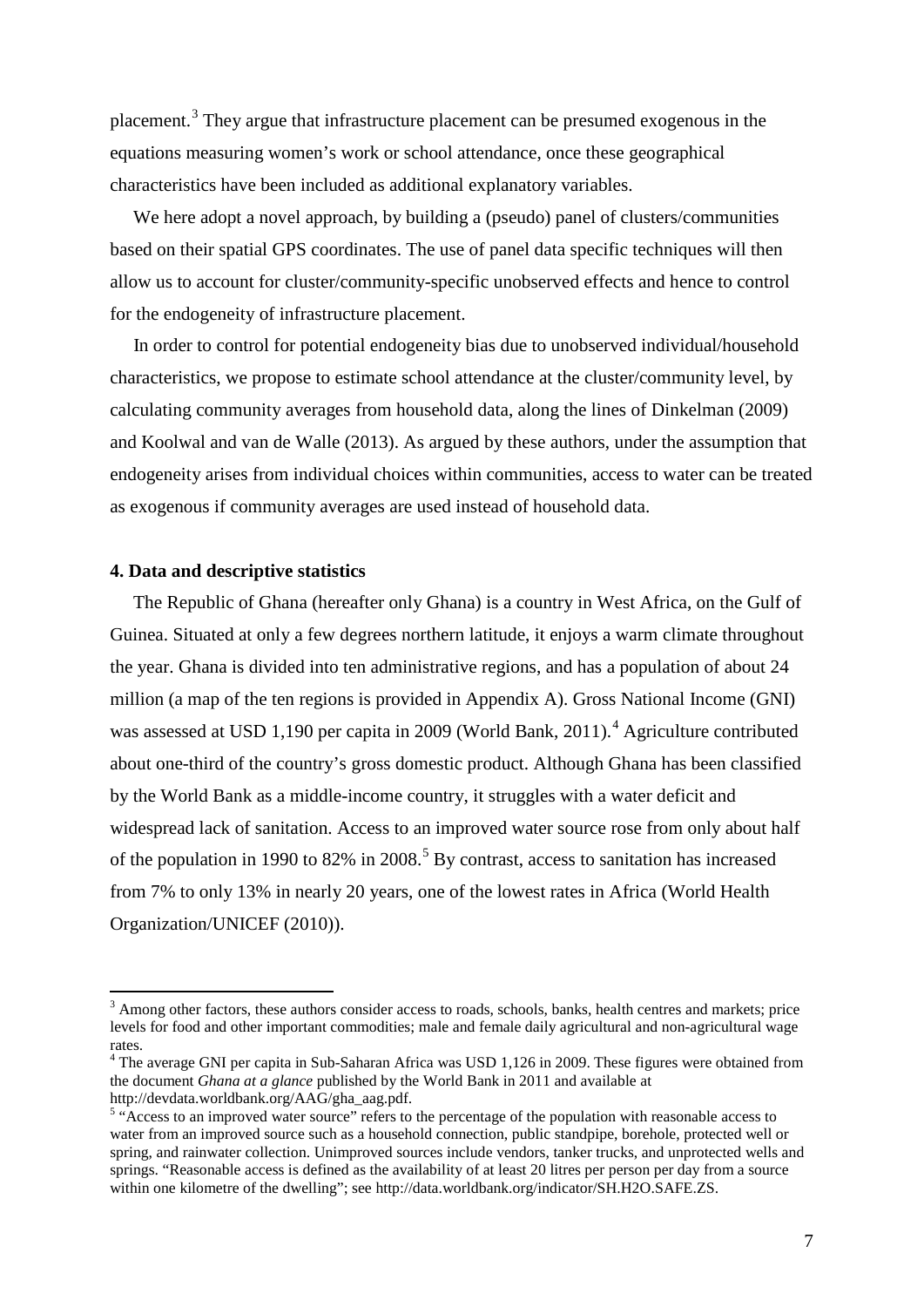#### *4.1. The dataset*

 We use data collected during four rounds of the DHS in Ghana: 1993-94 (5,822 households surveyed), 1998-99 (6,003 households), 2003 (6,251 households), 2008 (11,778 households).<sup>[6](#page-9-0)</sup> The four rounds include data for each household on the main source of drinking water and the time it takes to walk to this source, fetch water, and return. It is thus a perround-trip measure. The number of trips, by each household per day, to collect water is not available in the data. Characteristics of all household members are also available, in particular age, sex and whether each member is or is not in school. The information available for each household however differs somewhat from one round to the other. Each household belongs to a unique cluster which is spatially identified by GPS coordinates data. There were 400 such clusters in 1993-94 and 1998-99, and 412 clusters in 2003 and in 2008.

 These four rounds do not represent a pure panel, as the households surveyed in these four rounds are not identical. However, and as will be explained in the next paragraph, the GPS coordinates data still allow us to build a panel of clusters.

#### *4.2. Using the GPS coordinates to build a panel of communities*

 The DHS data provide GPS coordinates of the surveyed clusters in each of the four rounds (1993-94, 1998-99, 2003 and 2008). For the 2008 sample, GPS coordinates are missing for seven clusters, leaving us with a total of 405 GPS-identified clusters for that year. For each of these clusters we identify the closest neighbor (belonging to the same region) in the other three rounds by calculating great distance circles between all pairs of clusters.<sup>[7](#page-9-1)</sup> Table 1 reports the average distance (in miles) between two matched clusters in each region. $8$  For example, in the Ashanti region, the average distance between a cluster surveyed in 2008 and the nearest cluster surveyed in 2003 is 3.4 miles. The average distance between matched clusters is small in regions such as Ashanti and Greater Accra with large numbers of clusters, varying here between 1.1 miles and 3.4 miles. The average distance between matched clusters is greater in the North where there are fewer clusters (about 14 miles in the Northern region).

#### *4.3. Descriptive statistics*

-

 In Table 2 we report the number of surveyed households, the percentage of households with the main source of drinking water on the premises (in dwelling or in yard), the average

<span id="page-9-0"></span> $6$  For greater details on the sampling procedure in each of the four rounds, see the Ghana DHS final reports available at http://www.measuredhs.com/.

<span id="page-9-1"></span><sup>&</sup>lt;sup>7</sup> The great circle distance is the shortest distance between any two points on the surface of a sphere. <sup>8</sup> All Tables 1-7, and Figures 1-2, are found in Appendix F.

<span id="page-9-2"></span>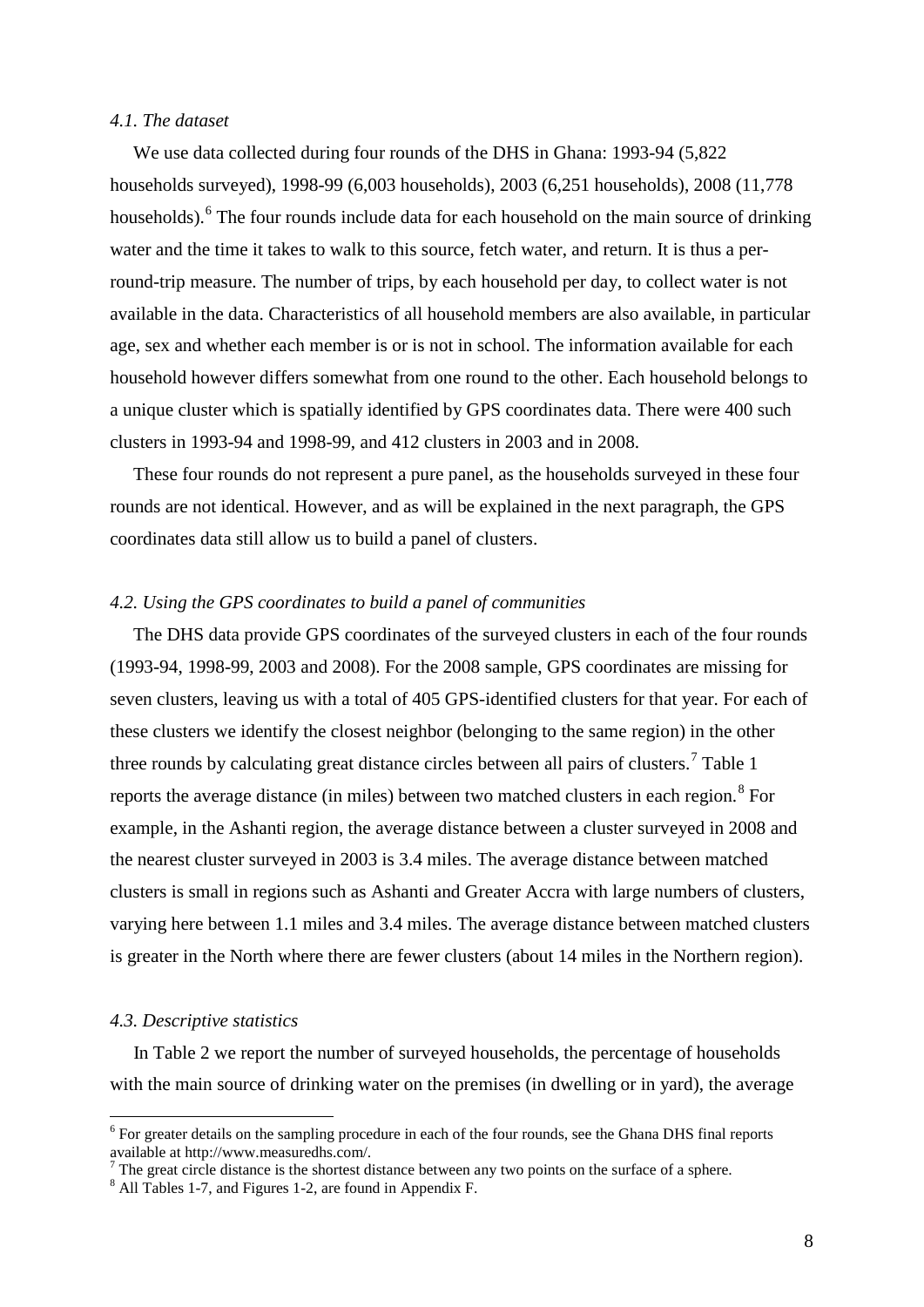time to haul water (for households without source on plot), and the percentage of girls aged 5- 15 attending school, for each of the four study periods. Greater details by type of source and region are provided in Appendices B and C.

 The analysis of the four DHS rounds indicates that about 18% of surveyed households have access to water in the residence or in the yard, either through a piped access or through a well (see Table 2). $\degree$  For these households the time spent to haul water is less than one minute (per round of fetching water). For households without any water access on premises, the average round-trip time to the source is between 18 and 23 minutes depending on the survey year. The most important sources located outside the residence are public taps, used by 20% to 27% of the surveyed households (varying by year), boreholes or public wells (29-39% of households), and surface water such as rivers and streams (11-26% of households), see Appendix B. The share of households who rely on surface water has decreased over time. In general these households also spend more time hauling water (20 to 30 minutes) than households relying on other types of sources.

 Water infrastructure and average time spent hauling water vary significantly across the ten regions (see Appendix C). The share of households with access to water on the premises varies between 48% and 56% in Greater Accra (the capital region), while it can be less than 10% in Volta, Brong-Ahafo, Northern, Upper West and Upper East regions. The density (histograms) of the time variable in each region (for the 2008 DHS round) is shown in Appendix D. This regional pattern is similar in all four study periods.

 School attendance for girls aged 5 to 15 years also varies significantly depending on the type of water source the household relies on and across regions. The higher school enrollment observed for girls living in households with water access in the residence cannot be considered as evidence of a causal relationship, since it could in principle be spurious. As noted, households with good water supply access are likely to also be wealthier and more educated, and to have stronger preferences for their children to attend school.

 The higher proportion of girls attending school in 2008 (Table 2) might have been the consequence of the Five Year Action Plan for Girls' Education in Ghana, implemented by the Ghana Education Service from 2003 to 2008. Among other actions, scholarships were offered to girls at Junior and Senior Secondary School levels; and incentives were provided for

-

<span id="page-10-0"></span> $9$  The percentage of households having access to water in residence or in the yard can only be calculated for the first three rounds of the survey. In 2008 the list of sources does not distinguish between wells in residence and well outside the residence. The figure shown in the table (*21%*) corresponds to the proportion of households reporting a time spent to haul water equal to 0 minute.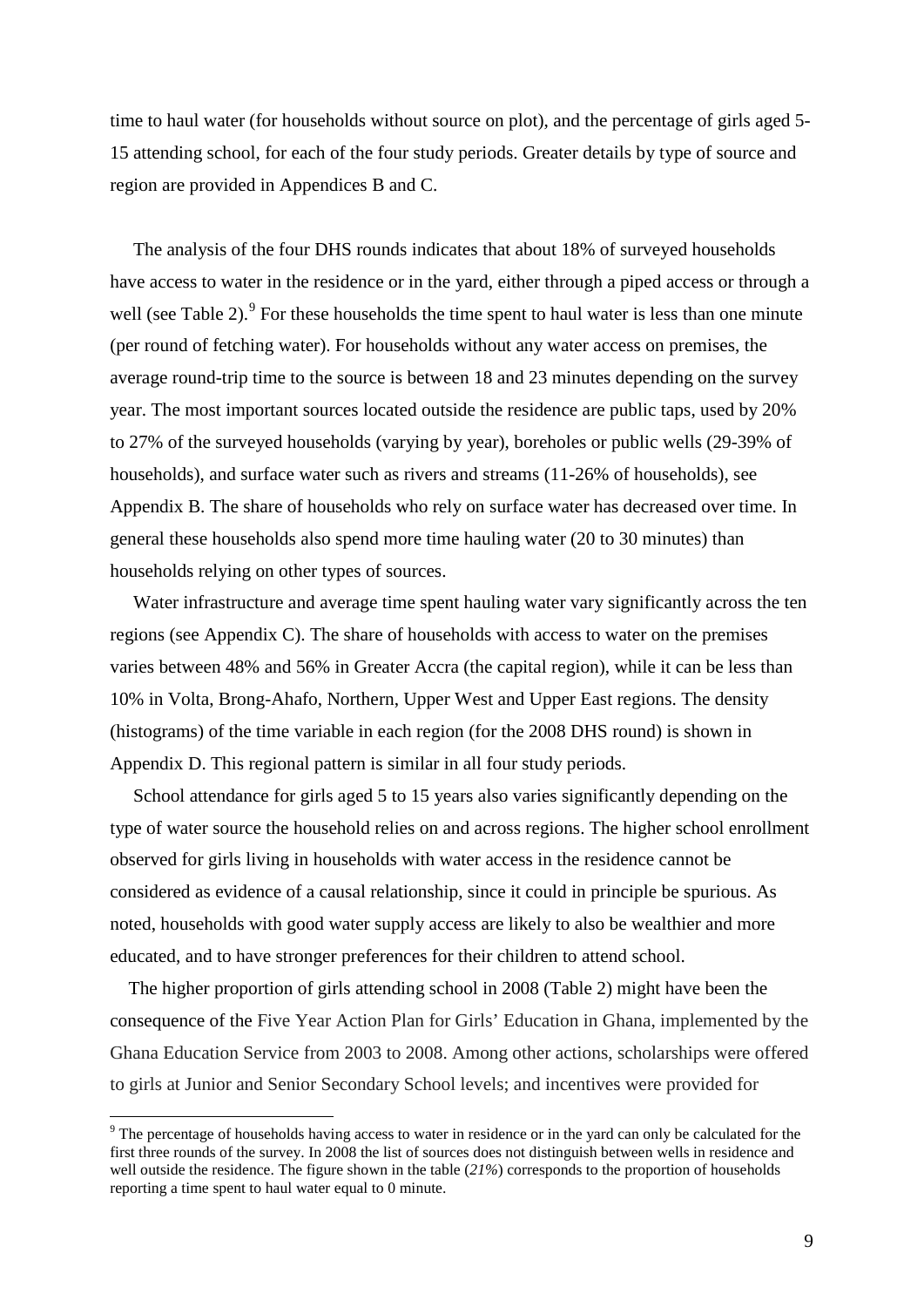female teachers to teach in rural areas and sensitize students, parents, and community members on girls' education (U.S. State Department).<sup>10</sup>

#### **5. Estimation methodology**

 Our data set consists of a four-year panel of 405 clusters. Our dependent variable is the average share of girls aged 5-15 who attend school in the community, measured as a fraction between zero and one. Standard linear regression models are not well suited for such estimation since they may produce predicted values greater than one. We instead follow a method proposed by Papke and Wooldridge (2008), to deal with fractional response dependent variables in a panel data context. This approach will allow us to control for cluster/community unobserved heterogeneity possibly correlated with the explanatory variables, in particular water infrastructure (in our case, time to the water source). We impose bounds on the proportion of girls attending school by using a Probit functional form for the mean proportion. This gives us the following model:

$$
E(s_{ii}|\mathbf{x}_{ii},c_i,v_{ii}) = \Phi(\mathbf{x}_{ii}\beta + c_i + v_{ii})
$$
\n(1)

where  $i = 1,...,C$  represent clusters,  $t = 1$  to 4 the survey year, and  $\Phi(.)$  the standard normal cumulative distribution function. The dependent variable,  $s_{it}$ , represents the proportion of girls aged 5-15 attending school, where  $0 \le s_{i} \le 1$ . The  $\mathbf{x}_{it}$  vector is the set of explanatory variables, *ci* stands for cluster-specific unobserved heterogeneity, possibly correlated with some explanatory variables, and  $v_{it}$  is the time-varying error term. Following Papke and Wooldridge (2008) we make the following assumption along the lines of Chamberlain (1980):

$$
c_i = \psi + \overline{\mathbf{x}}_i \xi + a_i \tag{2}
$$

where 4 1 1  $\overline{\mathbf{x}}_i = \frac{1}{4} \sum_{t=1}^{\infty} \mathbf{x}_{it}$  is the vector of cluster means (calculated over the four time periods) and  $a_i | \mathbf{x}_i \square$  Normal $(0, \sigma_a^2)$ .

Inserting (2) into model (1) yields:

<u>.</u>

<span id="page-11-0"></span> $10$  See http://www.state.gov/g/drl/rls/hrrpt/2008/af/119004.htm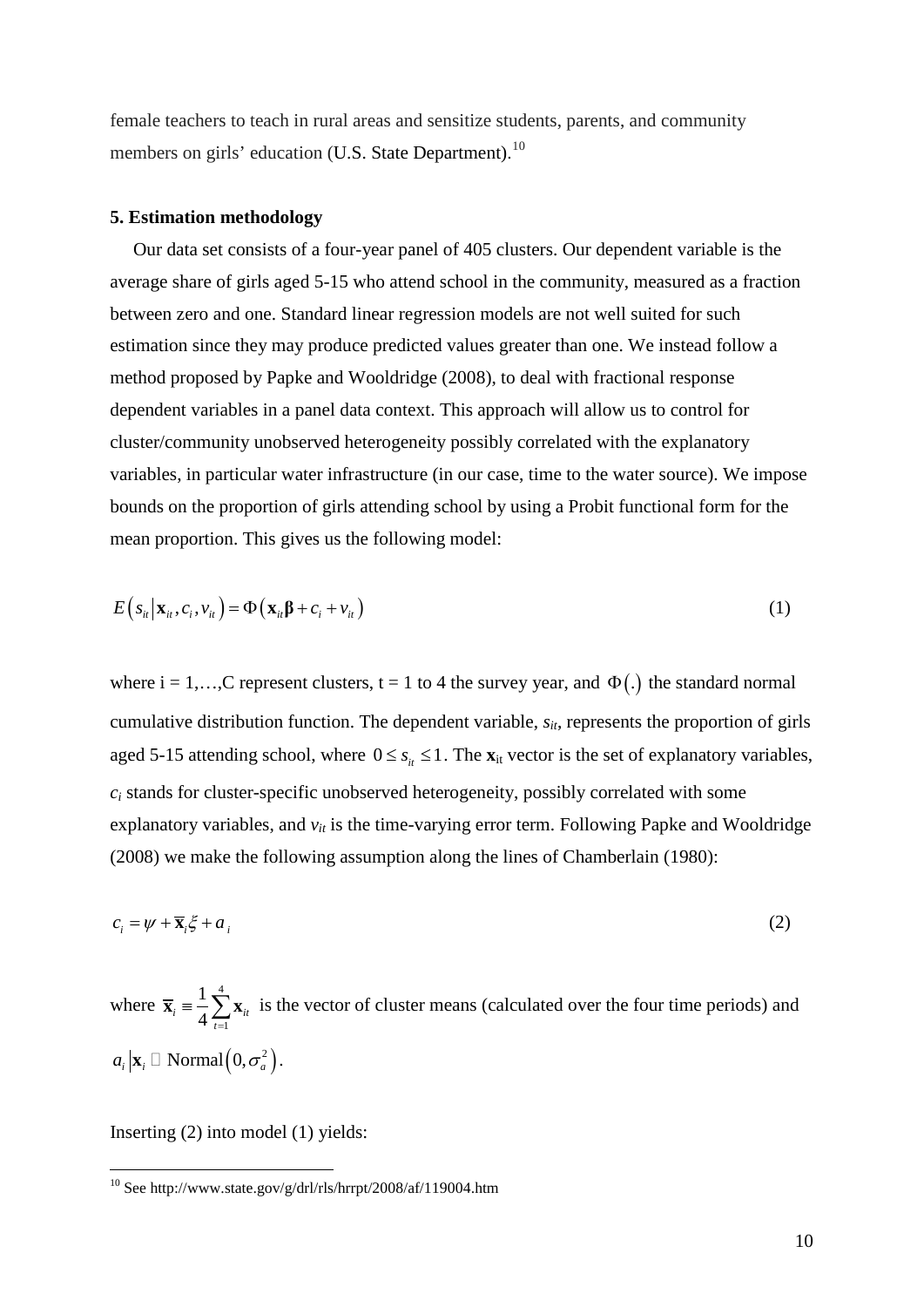$$
E\left(s_{i t} \mid \mathbf{x}_{i}, a_{i}, v_{i t}\right) = \Phi\left(\mathbf{x}_{i t} \boldsymbol{\beta} + \boldsymbol{\psi} + \overline{\mathbf{x}}_{i} \boldsymbol{\xi} + a_{i} + v_{i t}\right).
$$
\n(3)

The cluster-specific term,  $a_i$ , is here assumed to be independent of  $\mathbf{x}_i$ . The parameters in model (3) are identified up to the positive scale factor  $(1 + \sigma_a^2)^{1/2}$  (Papke and Wooldridge, 2008):

$$
E(s_{ii}|\mathbf{x}_i,\mathbf{v}_{ii}) = E\Big[\Phi\big(\mathbf{x}_{ii}\boldsymbol{\beta} + \boldsymbol{\psi} + \overline{\mathbf{x}}_i\boldsymbol{\xi} + a_i + \mathbf{v}_{ii}\big)|\mathbf{x}_i\Big] = \Phi\Big[\big(\mathbf{x}_{ii}\boldsymbol{\beta} + \boldsymbol{\psi} + \overline{\mathbf{x}}_i\boldsymbol{\xi} + \mathbf{v}_{ii}\big)\Big/\big(1 + \sigma_a^2\big)^{1/2}\Big] \quad (4)
$$

Chamberlain (1980)'s approach allows any possible correlation between cluster-specific unobserved heterogeneity and the explanatory variables to be eliminated. However the latter may also be correlated with the time-varying unobservable *vit*.

 The Rivers and Vuong (1988) control function approach allows us to test and correct for such endogeneity. Assume in particular that one of our explanatory variables, called *yi*, is endogenous (extension to more than one endogenous variable is straightforward). Assume also that we have some instruments **z**i, which are not among the set of explanatory variables  $\mathbf{x}_i$  in model (3). The control function approach implies that we, in a first stage, estimate a linear reduced form for the endogenous variable *yi*:

$$
y_{it} = \psi_2 + \mathbf{x}_{it}\delta_1 + \mathbf{z}_{it}\delta_2 + \overline{\mathbf{x}}_i\eta_1 + \overline{\mathbf{z}}_i\eta_2 + u_{it}
$$
\n<sup>(5)</sup>

for  $i = 1,...,C$  and  $t = 1$  to 4. Here too we adopt Chamberlain's approach to control for unobserved cluster-specific effects by including in the model the variables  $\bar{x}$  and  $\bar{z}$  where 4 1 1  $i \equiv \frac{1}{4} \sum_{t=1}^{8} \mathbf{Z}_{it}$  $\overline{z}_i = \frac{1}{4} \sum_{t=1}^{\infty} z_{it}$ . Under the assumption that  $v_{it}$  given  $u_{it}$  is conditionally normal:

$$
v_{it} = \rho u_{it} + e_{it},\tag{6}
$$

$$
e_{ii}|\mathbf{z}_{i},u_{ii} \Box \text{Normal}(0,\sigma_{\mathrm{e}}^{2}), \qquad (7)
$$

the (final) version of the model to be estimated in the second stage is as follows: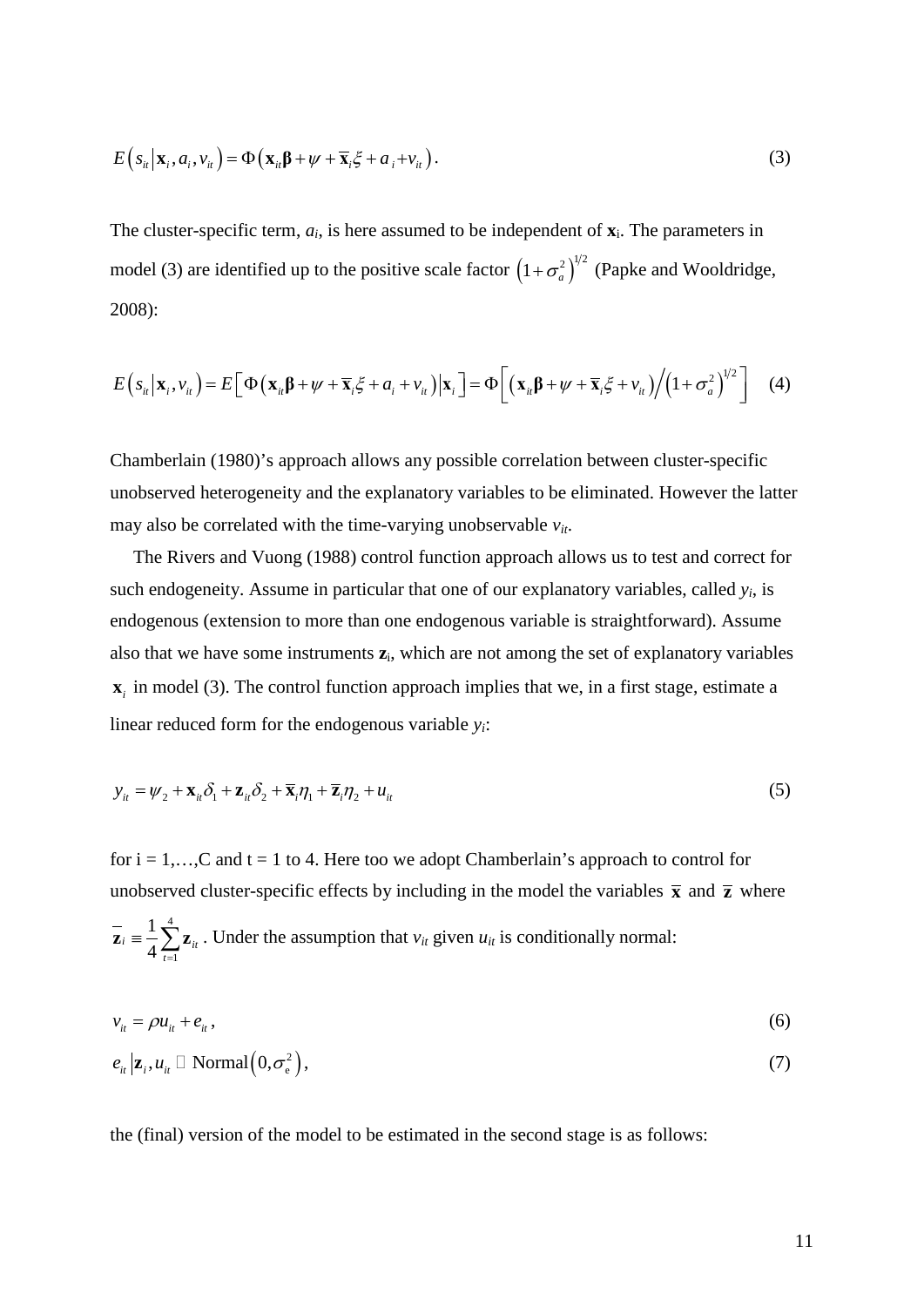$$
E\left(s_{ii}|\mathbf{x}_i,\boldsymbol{u}_i,\boldsymbol{v}_i\right) = \Phi\bigg[\big(\mathbf{x}_{ii}\boldsymbol{\beta} + \boldsymbol{\psi} + \overline{\mathbf{x}}_i\boldsymbol{\xi} + \rho\boldsymbol{u}_i + \boldsymbol{v}_i\big)\bigg/\big(1 + \sigma_e^2\big)^{1/2}\bigg] \tag{8}.
$$

 In practice model (5) will be estimated first by Ordinary Least Squares (OLS) in order to obtain the residuals  $\hat{u}_{i}$ , which are then used in place of  $u_{it}$  in model (8). In the second stage, model (8) is estimated using the pooled Bernoulli quasi-Maximum Likelihood Estimator (QMLE), which corresponds to maximizing the pooled probit log-likelihood.<sup>[11](#page-13-0)</sup> Because of the panel form of the data one may want to allow for any form of serial dependence across *t*.<sup>[12](#page-13-1)</sup> Finally, the two-stage estimation procedure should correct for biases in the standard errors. Bootstrap methods are used in the empirical application.

 The parameter estimates can then be used to perform several specification tests. In particular, rejection of the null hypothesis  $\rho = 0$  will indicate that  $y_{it}$  is endogenous; while the joint significance of the  $\xi$  parameters will confirm that the observed time-varying explanatory variables and the cluster-specific unobserved effect are correlated.

All parameter estimates are scaled by the same factor which can be calculated as follows:

$$
(CT)^{-1} \sum_{i=1}^{C} \sum_{t=1}^{4} \phi \left( \mathbf{x}_{it} \hat{\boldsymbol{\beta}} + \hat{\boldsymbol{\psi}} + \overline{\mathbf{x}}_{i} \hat{\boldsymbol{\xi}} + \hat{\boldsymbol{\rho}} u_{it} \right)
$$
(9)

where  $\phi(.)$  is the density of the normal distribution (Papke and Wooldridge, 2008). This scale factor is unique and corresponds to the scale effect averaged across all time periods and all cross-sections. Hence the average partial effects of the explanatory variables in  $\mathbf{x}_{it}$  (that is, the partial effects averaged across the population) are obtained by multiplying the scale factor from (9) by the corresponding estimated parameters  $\hat{\beta}$ .

#### **6. Empirical analysis**

-

 In what follows we describe the estimation of model (8) using data for 405 clusters over four years (1993-94, 1998-99, 2003 and 2008). The dependent variable is the average proportion of girls aged 5-15 attending school in the community/cluster.

<span id="page-13-0"></span><sup>&</sup>lt;sup>11</sup> The Bernoulli log-likelihood function is given by  $l_i(b) = y_i \log [G(x_i b)] + (1 - y_i) \log [1 - G(x_i b)]$  for

 $0 < G(.) < 1$ ; see Papke and Wooldridge (1996).

<span id="page-13-1"></span><sup>&</sup>lt;sup>12</sup> This model can be estimated using the *glm* command in Stata and the *cluster* option can be used to obtain standard errors robust to any form of serial correlation.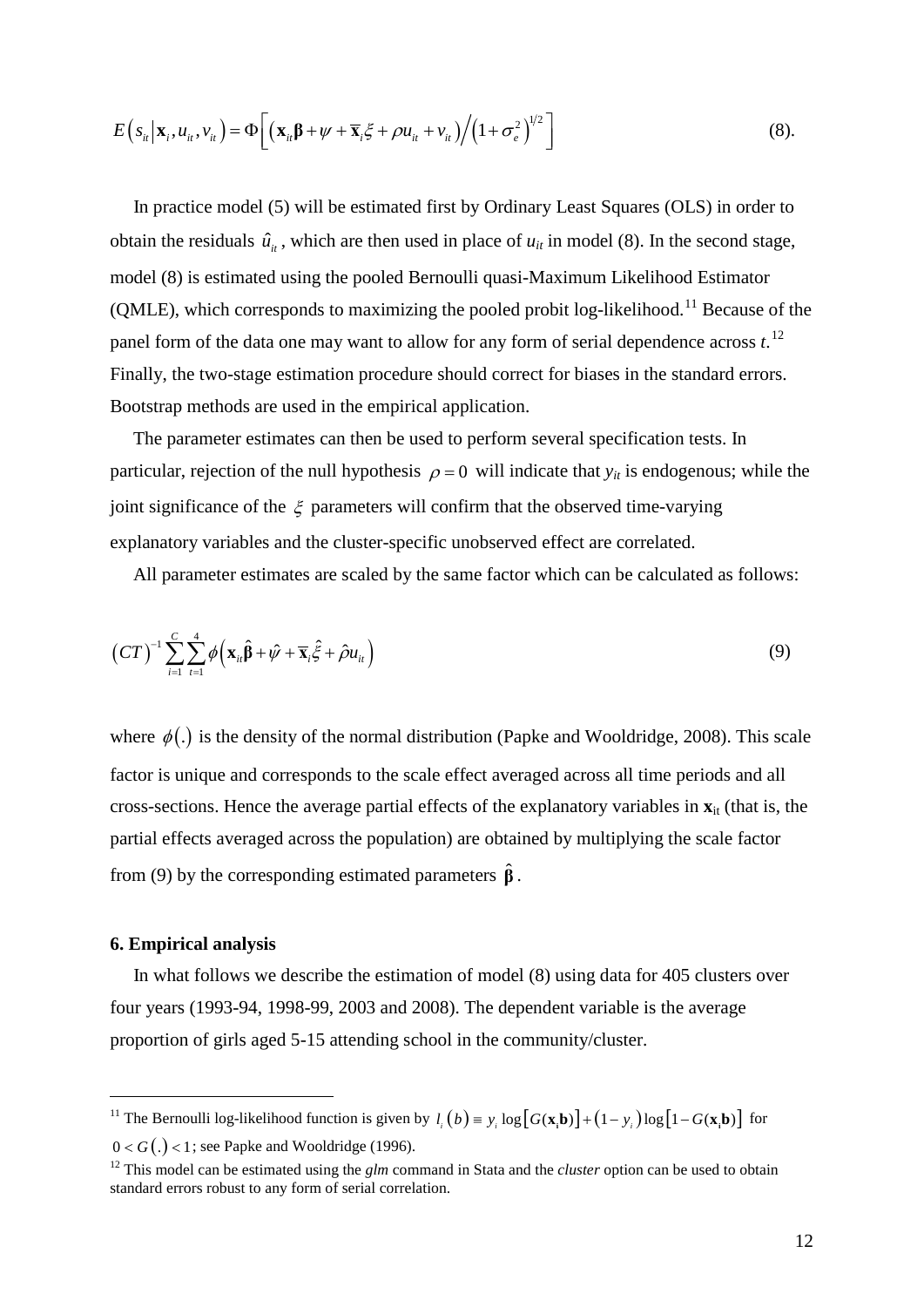#### *6.1. Description of the variables*

-

 The final set of explanatory variables (all community-averages) includes the average time to haul water (in minutes), the average household size, the average number of children below five years of age, the average number of children aged 5 to 15, the average number of women aged 16 to 65, the average number of men aged 16 to 65, the average proportion of male household heads, year and regional dummies, and dummies to control for the month of interview. The education of the household head and the household's wealth index have not been included in the model because of their strong correlation with the variable measuring hauling time (the coefficient of correlation with hauling time is  $-0.38$  and  $-0.53$ , respectively).<sup>[13](#page-14-0)</sup> In 7% of the surveyed clusters, the average time to the water source is zero. In order to take this particular feature of the data into account we include a dummy variable which takes the value 1 if and only if the time to the source is 0, following Battese (1997).

 For each cluster, community-averages are calculated using data on households in which at least one girl aged 5 to 15 is present (with no girl aged 5 to 15, the proportion of such girls attending school must be zero). In order to control for possible selection bias, the total number of children aged 5 to 15 is treated as endogenous and instrumented in a first-stage regression. The identifying instruments are the age of the household head (linear and squared versions of this variable) and a dummy variable indicating whether the household head is a widow(er) or is divorced. We also consider the time to haul water as potentially endogenous, and use as identifying instruments the dummy variable indicating whether the household head is a widow(er) or is divorced, whether the household lives in a rural or urban community, and the one-period lagged hauling time. The place of residence (rural or urban community) is assumed exogenous in the sense that water infrastructure was likely not the main factor driving households' choice in terms of residence location. We also argue that average hauling time in the community in the previous period of observation is a good instrument for current hauling time, since the two should be highly correlated, while past-period hauling time should not explain average school attendance in the current period. These two regressions are estimated using OLS but controlling for unobserved cluster-specific effects (Chamberlain,

<span id="page-14-0"></span><sup>&</sup>lt;sup>13</sup> The wealth index is provided in the DHS surveys. It is calculated using principal components analysis based on data concerning the household's ownership of a number of consumer items such as a television and car; dwelling characteristics such as flooring material; type of drinking water source; toilet facilities; and other characteristics that are related to wealth status. The resulting asset scores are standardized in relation to a standard normal distribution with a mean of zero and a standard deviation of one. These standardized scores are then used to create the break points that define wealth quintiles as: Lowest, Second, Middle, Fourth, and Highest, see http://www.measuredhs.com/.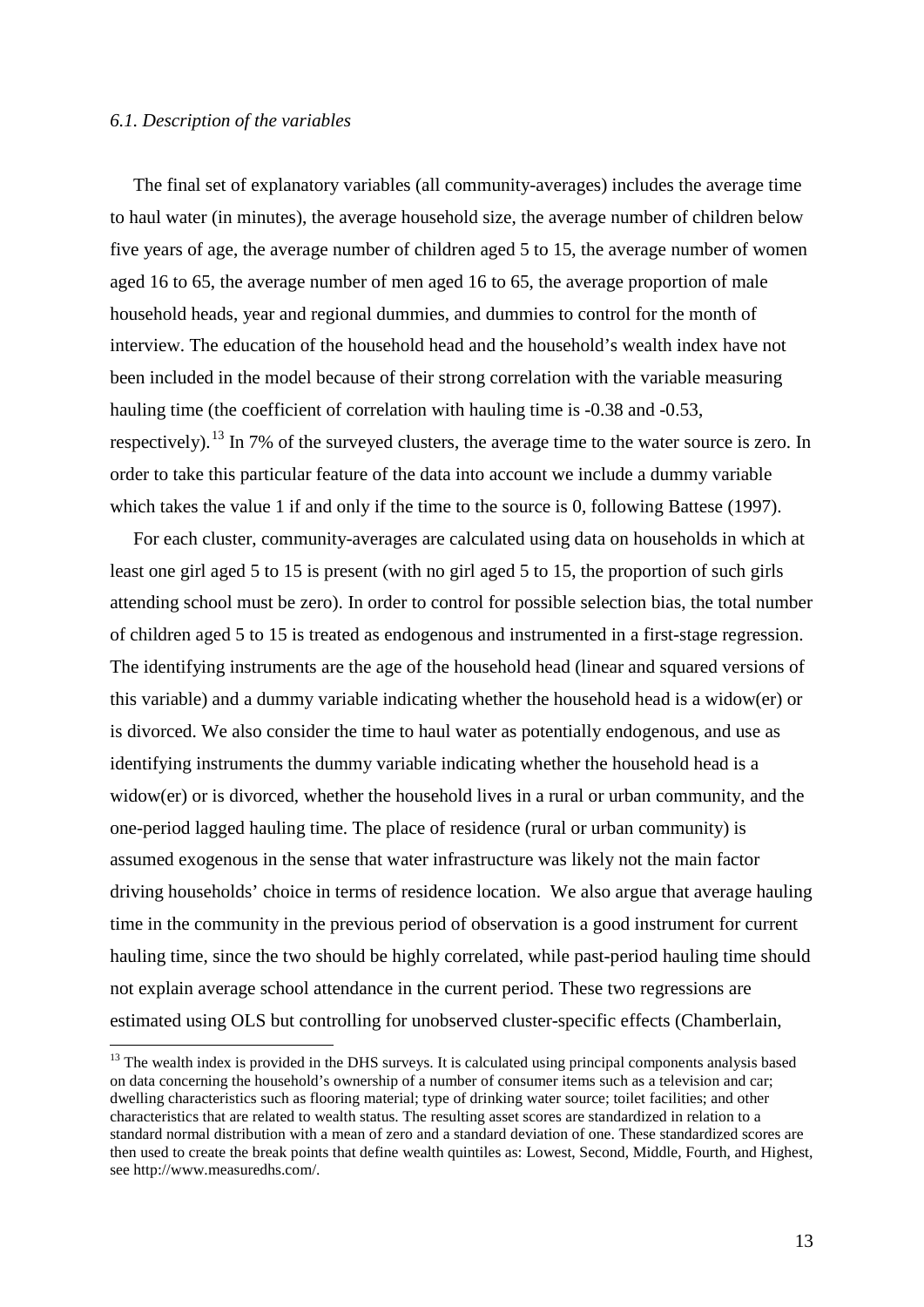1980). The estimated residuals are then used as additional explanatory variables to fit girls' school attendance. The use of lagged hauling time as instrument implies that we lose all firstround observations (1998-99). The final model is estimated on a sample of 1,212 observations.

 The definition of all variables used in the first- and second-stage models, along with some simple statistics, are shown in Table 3.

#### *6.2. Estimation results*

<u>.</u>

 The model is estimated using QMLE following the procedure described in Section 5. We use a bootstrap procedure with 500 replications in order to calculate robust and efficient twostage standard errors. Estimation results are shown in Table 4.[14](#page-15-0) The magnitude of the estimated coefficients is not directly interpretable and partial effects for the main variables of interest will be discussed later.

We find that an increase in the time to haul water lowers the proportion of girls 5 to 15 attending school. Specification tests have revealed that the impact of hauling time on girls' school attendance was not constant across all communities, in particular it was found to depend on the time needed to collect water. Testing different thresholds (10 minutes, 20 minutes, and 30 minutes), we found evidence that the estimated coefficient of the time variable was significantly different for communities where less than 20 minutes was spent on average to haul water (coefficient estimated at -0.010) and for communities where more than 20 minutes was spent per collection round trip (-0.014). The estimated impact is stronger in magnitude and significant only in communities where average hauling time is greater than 20 minutes. These results indicate some sort of threshold effect (whereby the effect of additional hauling time is "strong" and/or "significant" only when hauling time is already above a particular threshold). If so, reduced time costs of water hauling would have little effect on girls' school attendance if these costs are relatively low at the outset (less than 20 minutes). This may have a reasonable explanation: most households could have a "discretionary" budget for water hauling time costs which does not upset other main activities of the household. If so, such disruptions (including not sending girls to school) only occur for ranges of hauling costs that are particularly high.

<span id="page-15-0"></span><sup>&</sup>lt;sup>14</sup> The estimation results of the first-stage regressions are not shown here but are available upon request.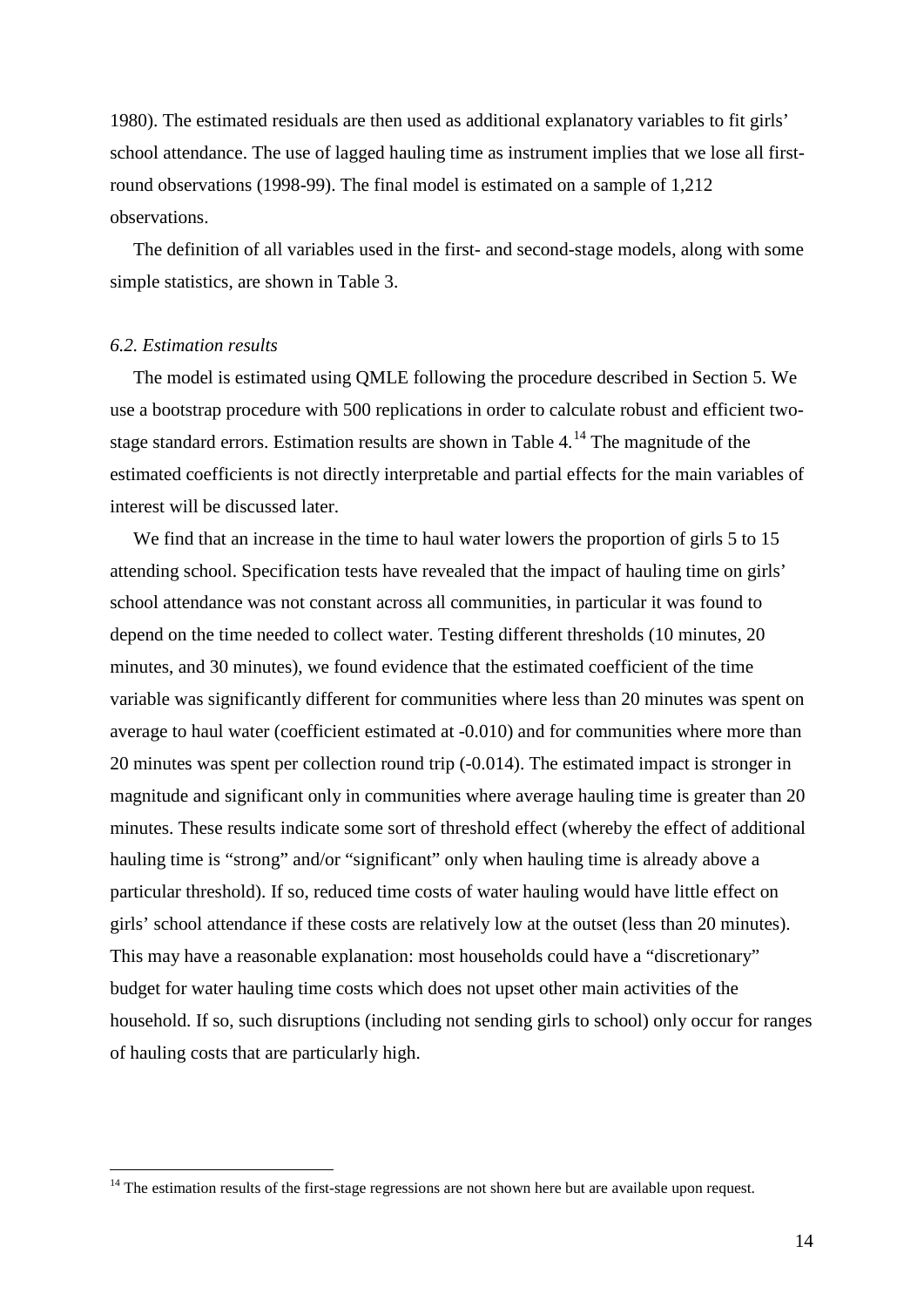The composition of the household also plays a role, as expected. A higher number of children below the age of five reduces the proportion of girls who attend school (although not significantly), perhaps because school-age girls are in charge of the younger children. We also find evidence that more members in other demographic groups (children aged 5 to 15, women and men aged 16 to 65) increases school attendance, once household size is controlled for. These results may indicate that when more family members contribute to the household's income, the proportion of girls attending school increases. School attendance for girls is found to be significantly lower for households headed by a male, which may be explained by female heads having stronger preferences for their daughters to attend school. Various regional dummies are found significant as well as dummies for the month of interview. Finally, the null hypothesis that the coefficients of all cluster means are jointly equal to zero cannot be rejected. The first-stage residuals are jointly significant (chi-squared test statistic: 31.75, pvalue: 0.000), thus confirming that the number of children aged 5 to 15, and the time to haul water, are endogenous.

#### *6.3. Calculation of partial effects*

 We calculate partial effects of the main variables of interest following the procedure established by Papke and Wooldridge (2008), see Table 5.

 In order to assess the magnitude of the effect of time to haul water on girls' school attendance, we calculate by how much school attendance would increase if times to haul water were reduced by 50% in each community, compared to actual hauling times in 2008. We then find that school attendance would increase on average by 2.4 percentage points across the population, but that the expected increase is lower than 1 percentage point in half of the communities (median partial effect). The density of the calculated partial effect is shown in Figure 1.

 Because the estimated impact on school attendance depends positively on the average time to haul water in the community, the magnitude of the effect is larger in rural than in urban areas. More precisely, a reduction by half of the time to haul water would on average increase girls' school attendance by 1 percentage point in urban communities (the median effect is 0.4 percentage points), and by 3.5 percentage points in rural communities (the median is 1.9 percentage points). In Figure 2, we show the estimated partial effect of a 50% reduction in the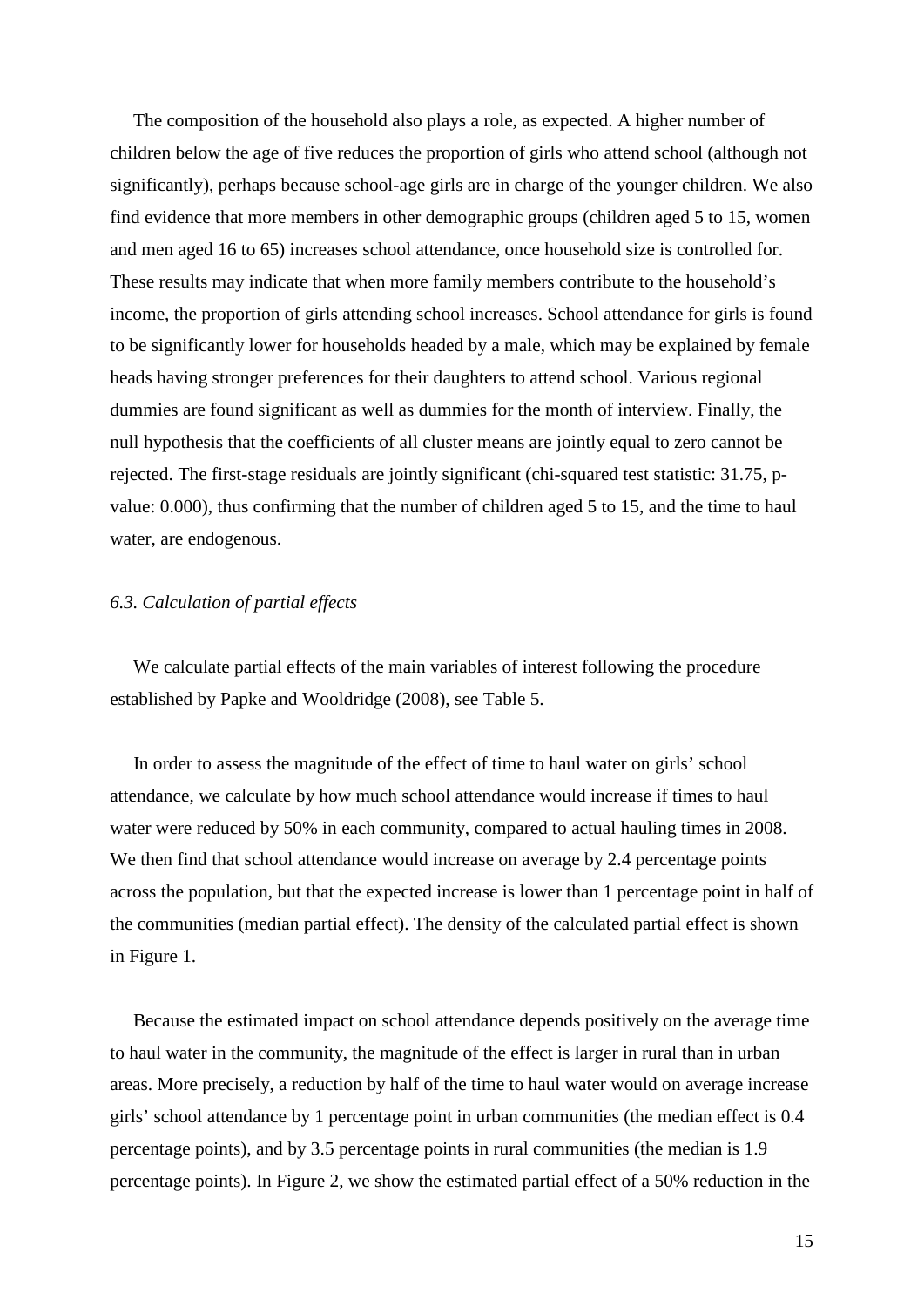time to haul water as a function of collection time as measured in 2008, separately for rural and urban communities.

 The estimated impact also varies significantly by region (Table 6). The median effect of a halving of collection time on school attendance is small (one percentage point or less) in the following regions: Western, Central, Greater Accra, Volta, Eastern, Ashanti and Brong Ahafo. In these regions hauling times per round trip are low, less than 17 minutes on average. In the north of the country (Northern, Upper East, and Upper West regions), where hauling times per round trip are longer, 25 to 30 minutes on average, the estimated impact on girls' school attendance is in the range 5-6 percentage points.

 The magnitude of the effect may seem strong in the Northern regions, in particular when compared to what was found by Koolwal and van de Walle (2013). By their estimation, a onehour reduction in time to the water source would lead to a 10 percentage point increase in school enrollment in Yemen and Pakistan. In our case, we find that a 50% reduction in hauling time (corresponding to roughly 15 minutes reduction in time to the water source in the Northern, Upper East and Upper West regions of Ghana) would increase median school attendance among girls in these regions by 5-6 percentage points. Both methodological approach and study area differ between the two studies, though. Importantly also, our measure of hauling time is a per-trip measure as our data contain no information on households' numbers of daily trips to their water sources.

#### *6.4. The case of boys*

 Water fetching is usually described as an activity undertaken primarily by women and girls. However we test if there is any impact of water infrastructure also on boys' school attendance. We consider boys aged 5 to 15, and use hauling time as the main variable of interest, using as instruments the one-period lagged hauling time, the dummy variable indicating whether the household head is a widow(er) or is divorced, and households' place of residence (rural or urban community). Model (8) is estimated on a sample of 1,174 observations. Estimation results are shown in Table 7. Interestingly the effects of hauling time on school attendance are almost exactly the same for boys as for girls, a result which is in line with findings described in Koolwal and van de Walle (2013). However the impact of household size and composition on school attendance is very different for boys and girls. Girls living in larger households are less likely to attend school in general, whereas household size does not affect boys' overall school attendance. We however find that the higher the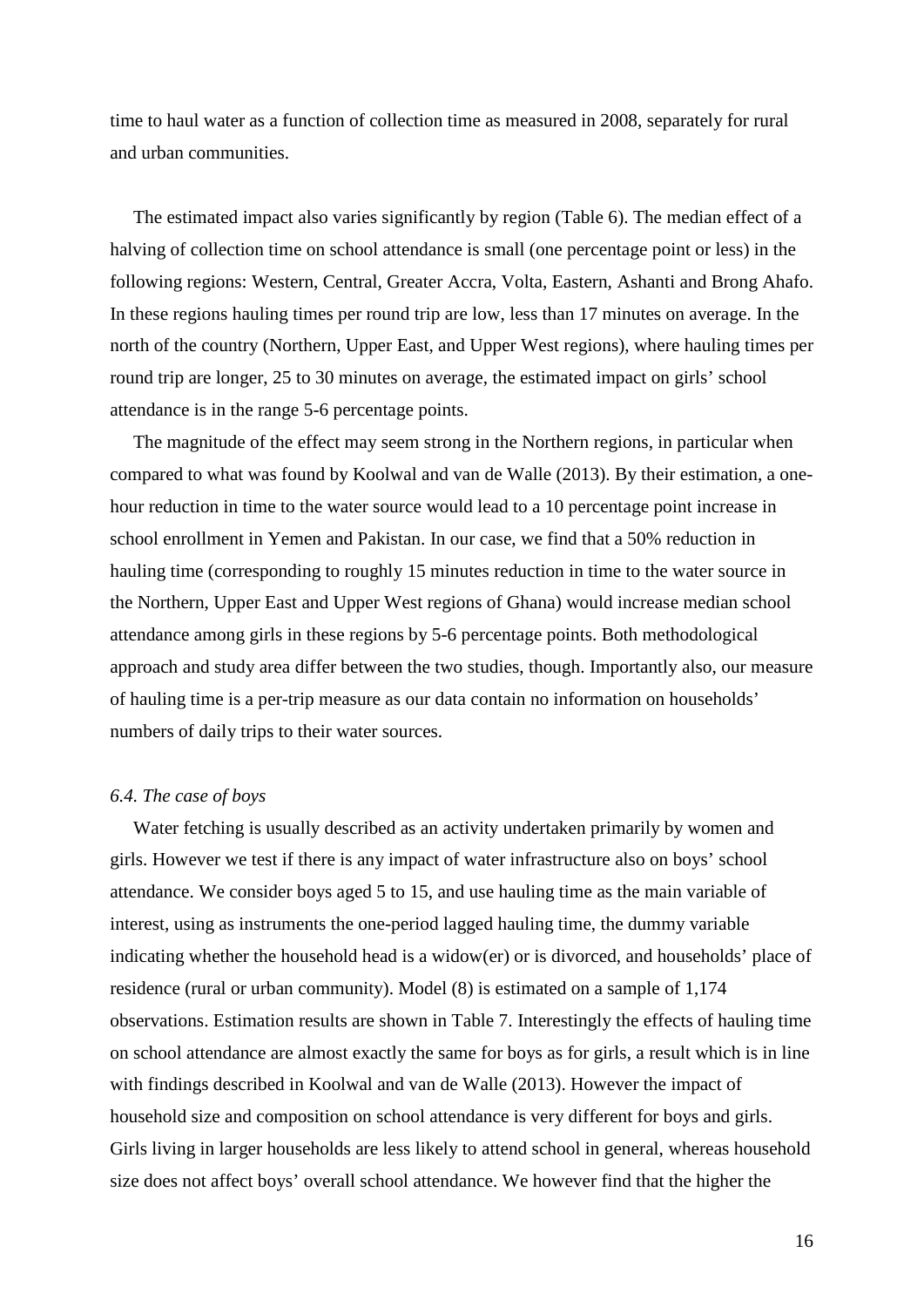number of children 5 and under, the lower the proportion of boys attending school. The same is observed for girls but the corresponding coefficient is not significant. The number of children 5 to 15 and the number of adults impact girls' school attendance only and having a male as the household head reduces the proportion of girls attending school but has no effect on boys' school attendance. We also observe some differences in terms of regional effects and effects of the month of interview on the proportion of boys attending school.

#### *6.5. Robustness checks*

 In this section we perform a number of robustness checks. First, in order to check the robustness of our results to the choice of instruments for hauling time, we consider the oneperiod lagged proportion of households having access to water in the residence/yard as instrument instead of the one-period lagged hauling time. We obtain results similar to the ones reported in Table 4. Hauling times lower than 20 minutes have a negative but nonsignificant effect on girls' school attendance, whereas hauling times greater than 20 minutes significantly impact the proportion of girls attending school. The corresponding coefficient is -0.009, slightly lower in magnitude than before (-0.014, see Table 4), but not statistically different from the coefficient reported in Table 4.

 Second, we replace hauling time as the main variable of interest by the proportion of households having access to water in their residence or their yard (this proportion is 19% on our sample). We would expect to find a significant and positive coefficient for this variable in the model, in terms of explaining the proportion of girls attending school. We instrument this variable using the one-period lagged proportion of households with such access. As expected the corresponding coefficient is positive and significant at the 10% level of significance (0.314, with standard error 0.173).

 Third, in order to check the robustness of our cluster matching procedure, we consider a case where two clusters can be matched only if the distance between them is at most five miles. By imposing this constraint, the final sample of matched clusters is reduced to a total of 1,136 observations (instead of 1,617 with no limit on distances between matched clusters). The regional composition of the full and restricted samples is shown in Appendix E (Table E.1).

 The weight of some regions has increased in the restricted sample (e.g., Greater Accra from 14.4% to 19.2%, Ashanti from 16.6% to 19.5%). These regions had a better than average water infrastructure (in the sense that the average time to the source was on the whole shorter than for other regions). On the other hand, the weight of the regions in which households have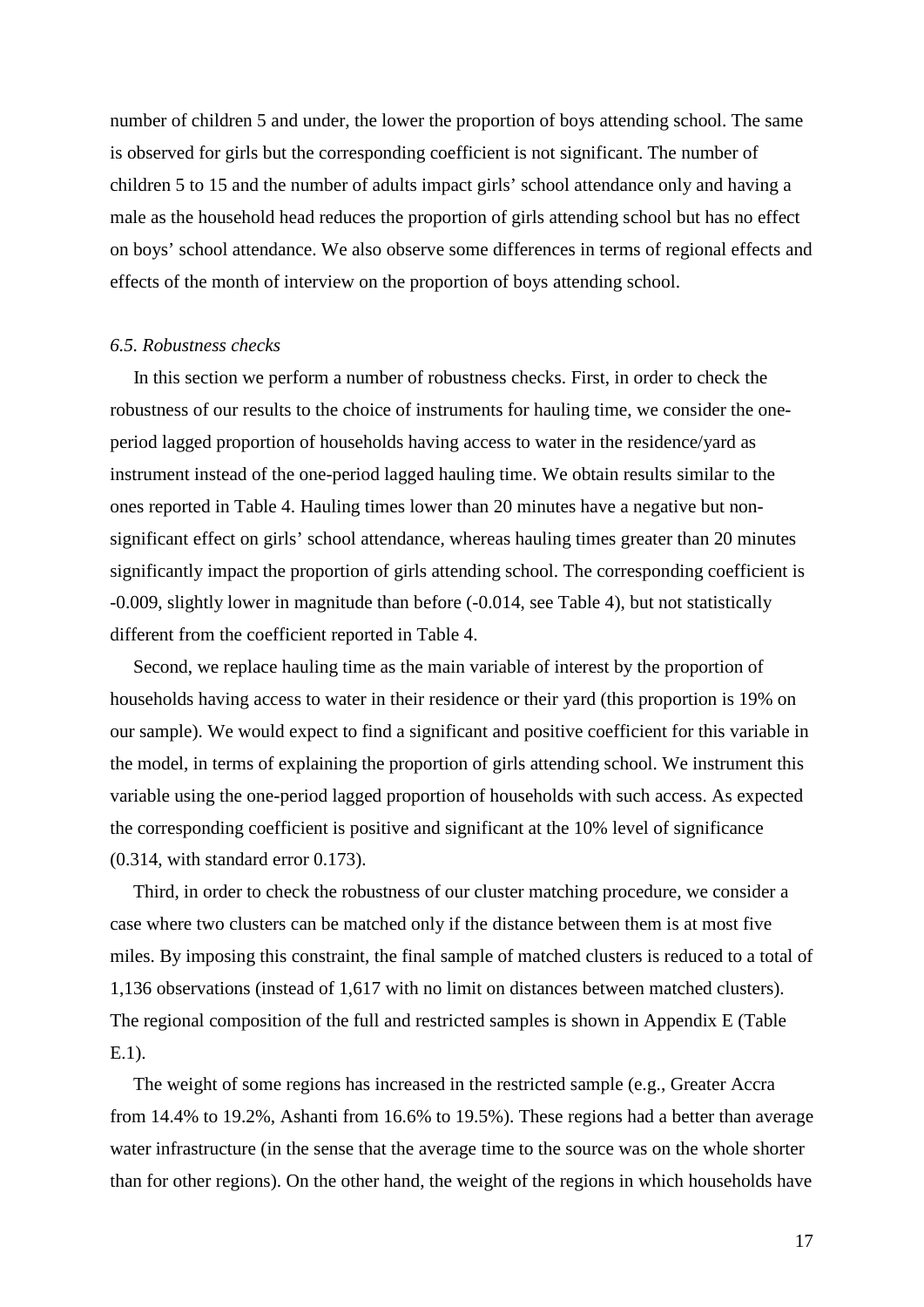to spend more time hauling water on average (e.g., Northern, Upper East, Volta) is reduced in the restricted sample. This is not surprising knowing that the average distance between matched clusters was higher in these regions (Table 1). Some statistics on the distribution of the time to the water source in both samples are given in Table E.2 (Appendix E).

 In general the estimated coefficients are of the same sign and of similar magnitude in the two models, but fewer coefficients are significant in the restricted sample. In particular the coefficient for hauling time greater than 20 minutes is found not significant at usual levels of significance. This result is probably driven by the lack of variability of hauling times, which itself is a consequence of the removal of the poorest clusters from the restricted sample.

 We perform a final robustness check by excluding the last round of observations (2008). As discussed earlier, there was a significant increase in the proportion of girls attending school in this year (Table 2). It is thus important to check that our main findings are not driven (mainly) by what happened at the end of the period. Estimated coefficients of all variables are similar as the ones shown in Table 4. The coefficients of the time variables are found negative and significant. For hauling time greater than 20 minutes, the estimated parameter is now somewhat greater in absolute value, -0.20 (whereas it was -0.14 when the 2008 data were included), not statistically different from the parameter estimated on the full sample.

#### **7. Conclusion**

 Using four rounds of the DHS from Ghana, we provide some new insights into the relationship between households' water access and girls' school attendance in this African country. Our main methodological innovation is to build a panel of clusters based on GPS coordinates. The latter is combined with the use of panel data techniques suited to the analysis of fractional response data allows us to control for endogeneity of infrastructure placement but also for unobservable cluster-specific effects. As far as we know our paper is the first to find evidence of a statistically significant relationship between time to the water source and girls' school attendance for an African country. Our results indicate that a 50% reduction in the time to haul water would increase the proportion of girls 5 to 15 attending school by 2.4 percentage points on the average, with stronger effects for rural communities. Household composition is also found to be an important determinant of girls' school attendance.

 We also find evidence of "threshold" effects, in the sense that the discouraging effect of higher water hauling costs on girls' schooling is particularly salient when this cost is relatively high at the outset (above 20 minutes). We argue that this could be explained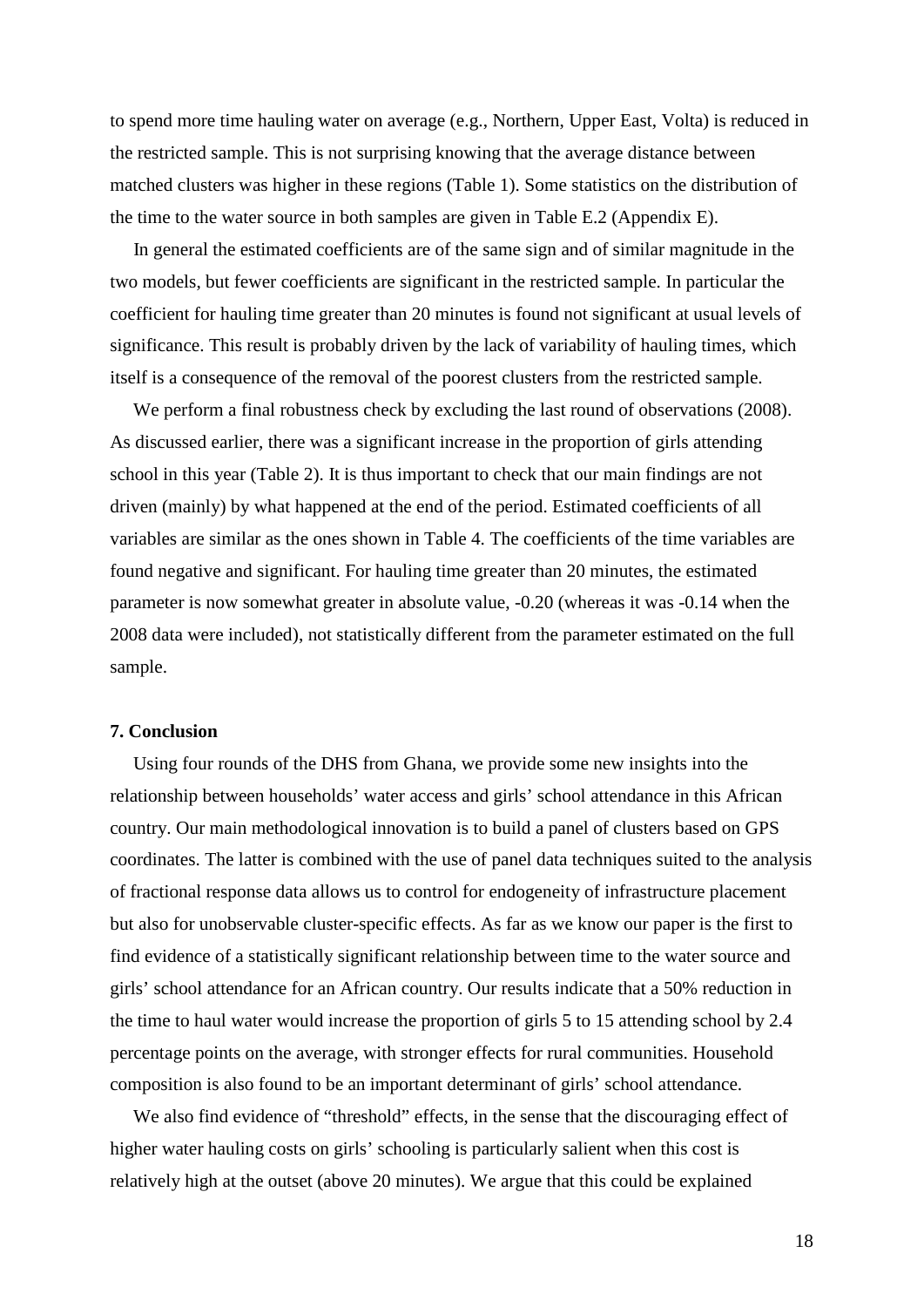naturally by households having a minimum, "discretionary", time budget for water hauling, within which other important activities are not disrupted. When this time budget is overrun, however, impacts (here, in girls' schooling propensity) are more serious.

 While it could be argued from principal grounds that effects of water hauling times on school attendance should be most significant for girls, w extend our analysis also to boys aged 5-15, and find quite similar effects. This confirms the findings of Koolwal and van de Valle (2013), who found that the impact of water hauling times on school attendance was indeed similar for boys and girls, for a wider set of countries. Note however that ours are the first such results for an African country. Koolwal and van de Valle, while including several African countries in their study, found no significant effects of water hauling variables on children's schooling, for any of these.<sup>[15](#page-20-0)</sup>

 The quantitative findings reported in this paper are specific to Ghana. There is however reason to believe that similar relations might hold for other African countries; although this is left to be shown. Our results should serve to help policy makers and donors in identifying, and quantifying, the potential and actual benefits of water infrastructure improvement in Ghana, and we believe, in the rest of Africa and beyond. A natural extension is to test if there is a significant relationship between time to the water source and women's time at work or decision to work outside the home.

-

<span id="page-20-0"></span><sup>&</sup>lt;sup>15</sup> The African countries included in the Koolwal and van de Walle study were Madagascar, Malawi, Rwanda and Uganda.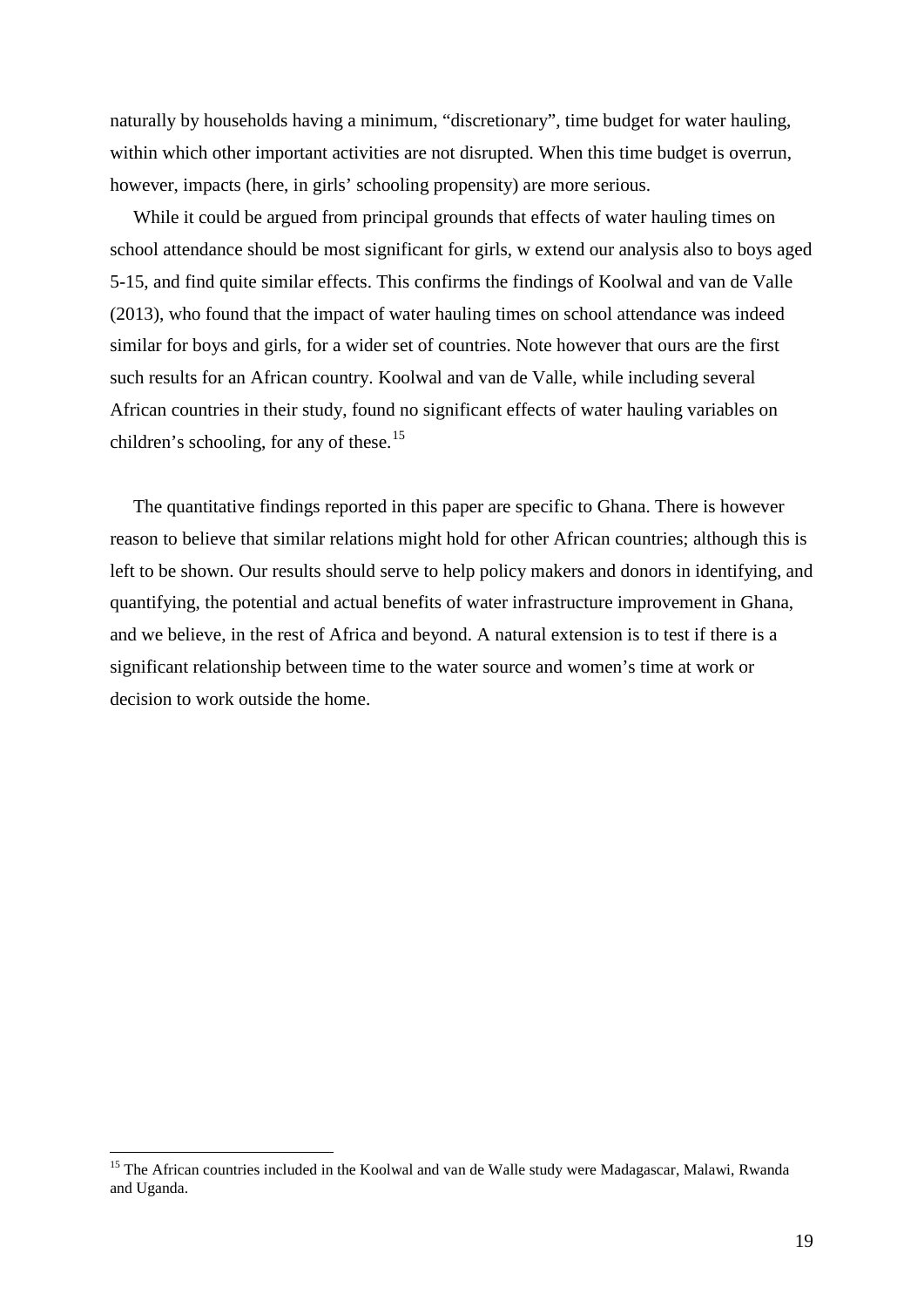#### **References**

Akee, R., 2006. The Babeldaob Road: The Impact of Road Construction on Rural Labor Force Outcomes in the Republic of Palau. IZA Discussion Paper No. 2452.

Asaduzzaman, M., and A. Latif. 2005. Energy for Rural Households: Towards a Rural Energy Strategy in Bangladesh. Bangladesh Institute of Development Studies, Dhaka.

Asaduzzman, M., Barnes, D. and Khandker, S. 2010. Restoring Balance: Bangladesh's Rural Energy Realities. Working Paper No. 181, The World Bank.

Banerjee, A., Duflo, E., and Qian, N., 2009. On the Road: Access to Transportation Infrastructure and Economic Growth in China. Working Paper, Department of Economics, MIT.

Battese, G.E. 1997. A note on the estimation of Cobb-Douglas production functions when some explanatory variables have zero values. *Journal of Agricultural Economics* 48(2): 250- 252.

Barkat, A., M. Rahman, S. Zaman, A. Podder, S. Halim, N. Ratna, M. Majid, A. Maksud, A. Karim, and S. Islam. 2002. Economic and Social Impact Evaluation Study of the Rural Electrification Program in Bangladesh. Report to National Rural Electric Cooperative Association (NRECA) International, Dhaka.

Chamberlain, G., 1980. Analysis of variance with qualitative data. *Review of Economic Studies* 47: 225-238.

Dinkelman, T., 2009. The Effects of Rural Electrification on Employment: New Evidence from South Africa. Working Paper, Princeton University.

Grogan, L., and Sadanand, A., 2009. Electrification and the Household. Working Paper, University of Guelph.

Howard, G., and Bartram, J., 2003. Domestic Water Quantity, Service Level and Health. Geneva, World Health Organization.

Ilahi, N., and Grimard, F., 2000. Public Infrastructure and Private Costs: Water Supply and Time Allocation of Women in Rural Pakistan. *Economic Development and Cultural Change*  49(1): 45-75.

Kanagawa, M. and Nakta, T., 2008. Assessment of Access to Electricity and the Socio-Economic Impacts in Rural Areas of Developing Countries. *Energy Policy* 36, 2016-2029. Koolwal, G., and van de Walle, D., 2013. Access to Water, Women's Work and Child Outcomes. *Economic Development and Cultural Change*, 61(2), January 2013.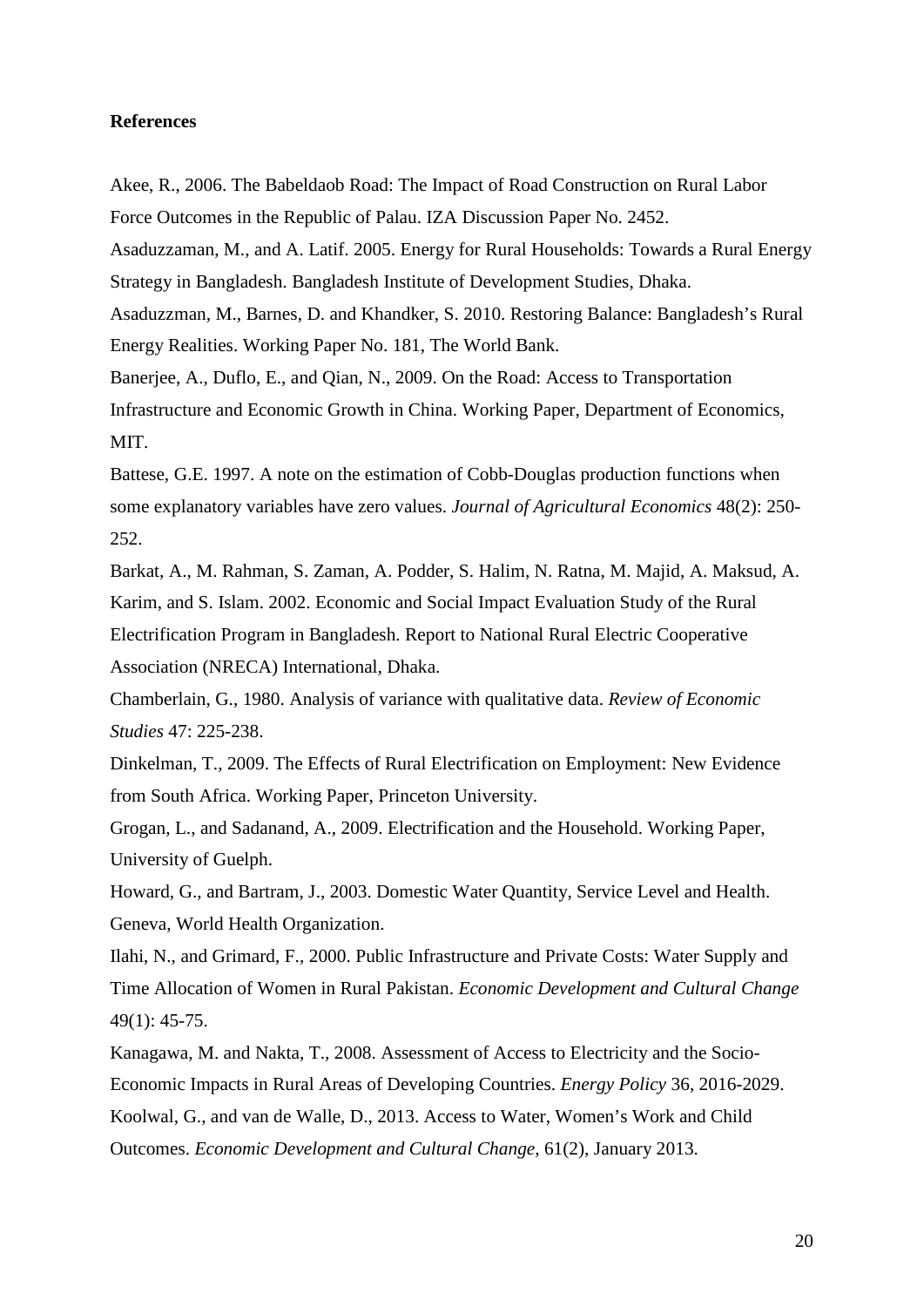Kularni, V., Barnes, D. and Parodi, S., 2007. Rural Electrification and School Attendance in Nicaragua and Peru. Working Paper, The World Bank.

Lavy, Victor, 1996. School Supply Constraints and Children's Educational Outcomes in Rural Ghana. *Journal of Development Economics* 51 (2): 291-314.

Lokshin, M., and Yemtsov, R., 2005. Has Rural Infrastructure Rehabilitation in Georgia Helped the Poor? *The World Bank Economic Review* 19(2): 311-333.

Nankhuni, F.J., and Findeis, J.L., 2004. Natural resource-collection work and children's schooling in Malawi. *Agricultural Economics* 31: 123-134

Papke, L.E. and Wooldridge, J.M., 1996. Econometric Methods for Fractional Response Variables with an Application to 401 (K) Plan Participation Rates. *Journal of Applied Econometrics* 11: 619-632.

Papke, L.E. and Wooldridge, J.M., 2008. Panel data methods for fractional response variables with an application to test pass rates. *Journal of Econometrics* 145: 121-133.

Rivers, D., Vuong, Q.H., 1988. Limited information estimators and exogeneity tests for simultaneous probit models. *Journal of Econometrics* 39: 347-366.

WHO-UNICEF, 2010. Progress on Sanitation and Drinking Water: 2010 update.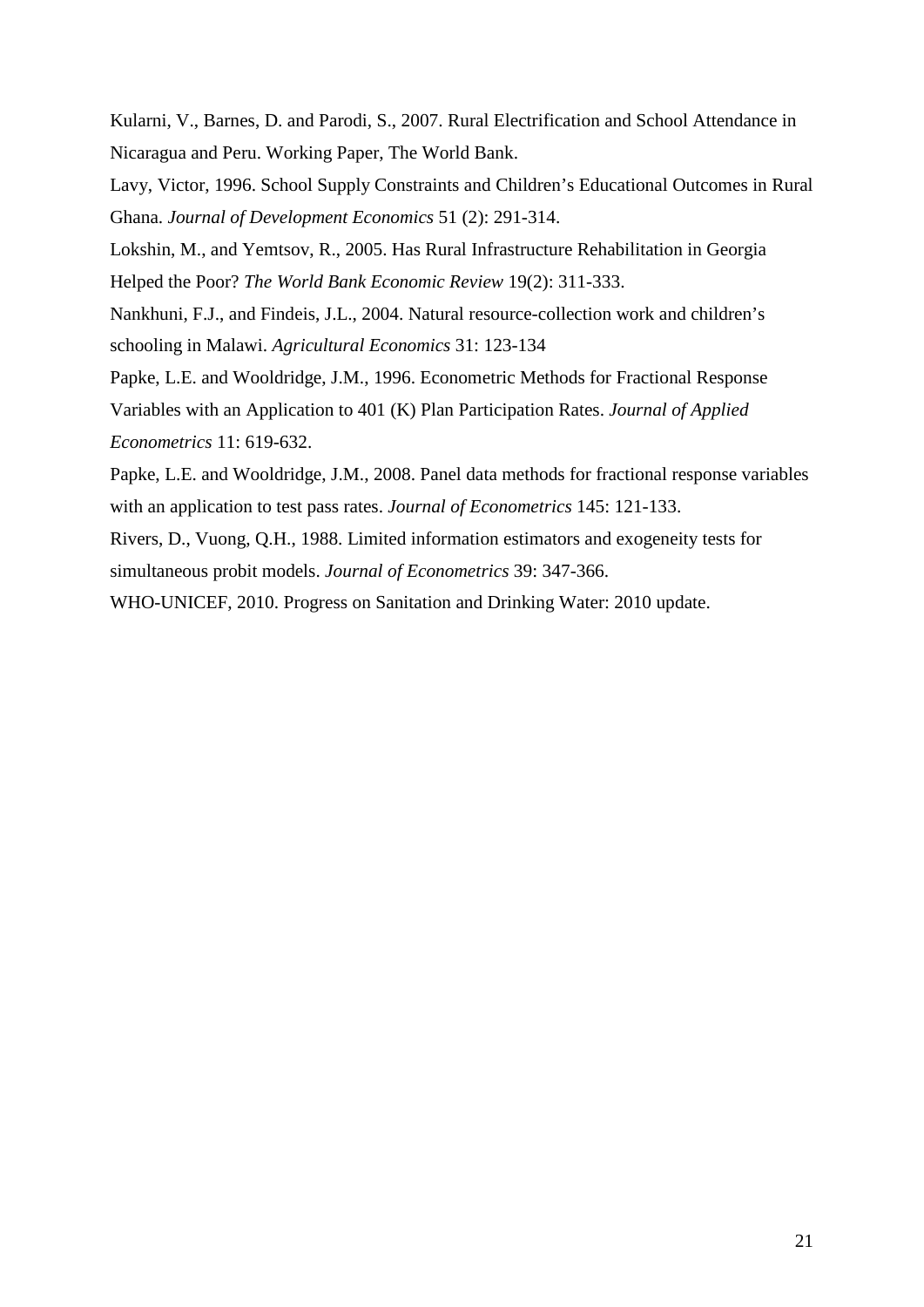# **Appendices**



**Appendix A: Map of Ghana (source: DHS report on Ghana, 2008)**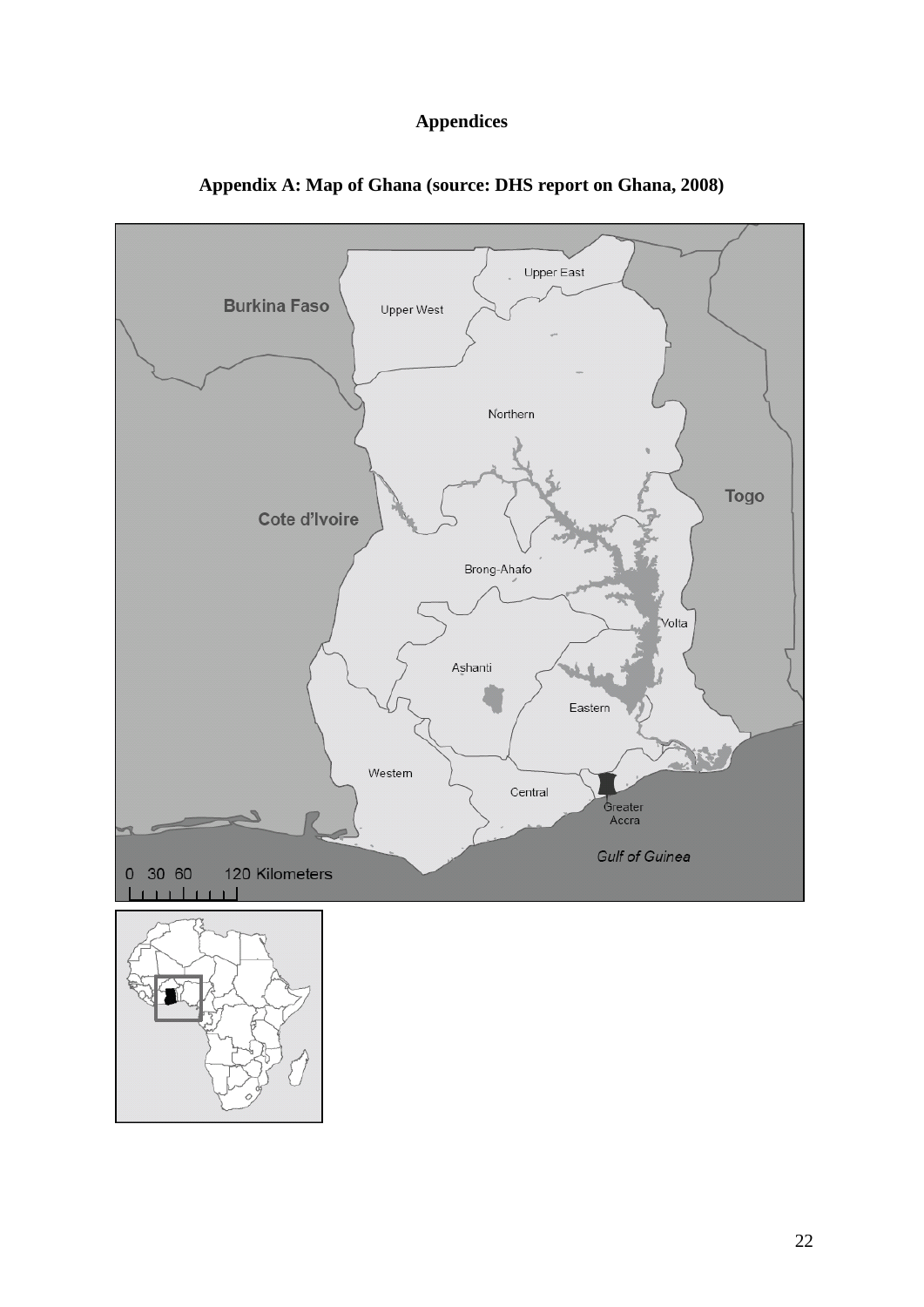| Table B.1. 1993-94 DHS round |       |                                 |                       |                           |  |
|------------------------------|-------|---------------------------------|-----------------------|---------------------------|--|
| Source of drinking water     | # of  | $%$ of<br>households households | Time to haul<br>water | Girls $5-15$<br>in school |  |
|                              |       |                                 | (min)                 | (% )                      |  |
| piped into residence         | 851   | 15%                             | $\theta$              | 74%                       |  |
| well in residence            | 95    | 2%                              |                       | 60%                       |  |
| public tap                   | 1,211 | 21%                             | 11                    | 72%                       |  |
| public well                  | 624   | 11%                             | 16                    | 63%                       |  |
| borehole                     | 1,071 | 18%                             | 20                    | 61%                       |  |
| spring                       | 43    | 1%                              | 31                    | 47%                       |  |
| river, stream                | 1,488 | 26%                             | 20                    | 61%                       |  |
| pond, lake                   | 110   | 2%                              | 23                    | 61%                       |  |
| dam                          | 151   | 3%                              | 40                    | 38%                       |  |
| dugout                       | 78    | 1%                              | 19                    | 67%                       |  |
| rainwater                    | 48    | 1%                              | 10                    | 64%                       |  |
| tanker truck                 | 52    | 1%                              | 22                    | 81%                       |  |

# **Appendix B**: **Time to haul water and school attendance, by source of drinking water**

Table B.2. 1998-99 DHS round

| Source of drinking water    | # of           | $%$ of                | Time to          | Girls $5-15$ |
|-----------------------------|----------------|-----------------------|------------------|--------------|
|                             |                | households households | haul water       | in school    |
|                             |                |                       | (min)            | (% )         |
|                             |                |                       |                  |              |
| piped into residence        | 941            | 16%                   | $\boldsymbol{0}$ | 80%          |
| well in residence           | 93             | 2%                    | $\theta$         | 71%          |
| public tap/neighbours house | 1,254          | 21%                   | 13               | 78%          |
| public well                 | 691            | 12%                   | 22               | 59%          |
| borehole                    | 1,431          | 24%                   | 23               | 55%          |
| spring water                | 55             | 1%                    | 29               | 85%          |
| river/stream                | 1,007          | 17%                   | 31               | 56%          |
| pond/lake                   | 98             | 2%                    | 30               | 56%          |
| dam                         | 234            | 4%                    | 37               | 44%          |
| dugout                      | 120            | 2%                    | 30               | 63%          |
| rainwater                   | 38             | 1%                    | $\boldsymbol{0}$ | 79%          |
| tanker truck                | 37             | 1%                    | 18               | 54%          |
| bottled water               | $\overline{2}$ | $0\%$                 | 0                |              |
| other                       |                | 0%                    | 5                |              |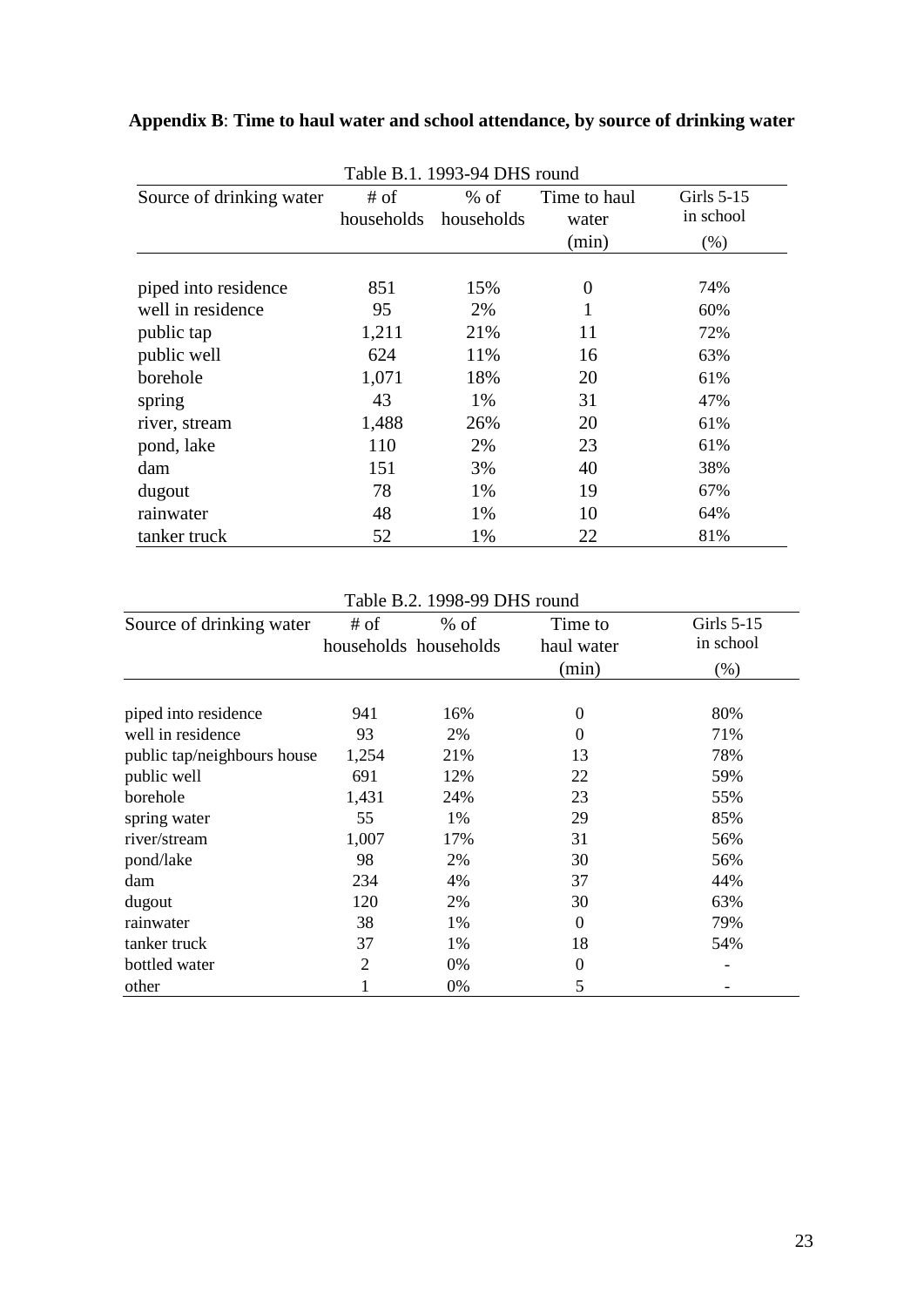| Table B.3. 2003 DHS round   |       |                       |                     |                         |  |
|-----------------------------|-------|-----------------------|---------------------|-------------------------|--|
| Source of drinking water    | # of  | $%$ of                | Time to             | Girls 5-15<br>in school |  |
|                             |       | households households | haul water<br>(min) | (%)                     |  |
| piped into dwelling         | 336   | 5%                    | 0                   | 78%                     |  |
| piped into compound/plot    | 591   | 9%                    | 0                   | 72%                     |  |
| open well in dwelling       | 39    | $1\%$                 | 0                   | 63%                     |  |
| open well in yard/plot      | 81    | 1%                    | 0                   | 49%                     |  |
| protected well in dwelling  | 37    | 1%                    | 0                   | 73%                     |  |
| protected well in yard/plot | 85    | 1%                    | $\overline{0}$      | 71%                     |  |
| public tap                  | 1,258 | 20%                   | 14                  | 68%                     |  |
| open public well            | 633   | 10%                   | 18                  | 55%                     |  |
| protected public well       | 1,795 | 29%                   | 18                  | 57%                     |  |
| spring                      | 50    | 1%                    | 21                  | 42%                     |  |
| river, stream               | 909   | 15%                   | 25                  | 53%                     |  |
| pond, lake                  | 112   | 2%                    | 30                  | 40%                     |  |
| dam                         | 149   | 2%                    | 36                  | 39%                     |  |
| rainwater                   | 16    | 0%                    | $\theta$            | 75%                     |  |
| tanker truck                | 63    | 1%                    | 23                  | 69%                     |  |
| bottled water               | 1     | $0\%$                 | $\overline{0}$      |                         |  |
| satchel water               | 81    | 1%                    | $\overline{0}$      | 73%                     |  |
| other                       | 8     | 0%                    | 14                  | 100%                    |  |

#### Table B.4. 2008 DHS round

| Source of drinking water          | # of  | $%$ of                | Time to    | Girls $5-15$ in |
|-----------------------------------|-------|-----------------------|------------|-----------------|
|                                   |       | households households | haul water | school          |
|                                   |       |                       | (min)      | (% )            |
|                                   |       |                       |            |                 |
| piped into dwelling               | 687   | 6%                    | 0          | 91%             |
| piped to yard/plot                | 868   | 7%                    | $\Omega$   | 90%             |
| public tap/standpipe              | 3,179 | 27%                   | 12         | 88%             |
| tube well or borehole             | 3,781 | 32%                   | 22         | 80%             |
| protected well                    | 558   | 5%                    | 11         | 87%             |
| unprotected well                  | 271   | 2%                    | 24         | 82%             |
| protected spring                  | 8     | 0%                    | 19         | 71%             |
| unprotected spring                | 77    | 1%                    | 33         | 45%             |
| river/dam/lake/ponds/stream/canal | 1,256 | 11%                   | 23         | 74%             |
| rainwater                         | 56    | 0%                    | $\Omega$   | 92%             |
| tanker truck                      | 62    | 1%                    | 21         | 92%             |
| cart with small tank              | 16    | 0%                    | 23         | 77%             |
| bottled water                     | 43    | 0%                    | 2          | 88%             |
| sachet water                      | 914   | 8%                    | 6          | 86%             |
| other                             |       | 0%                    | 12         |                 |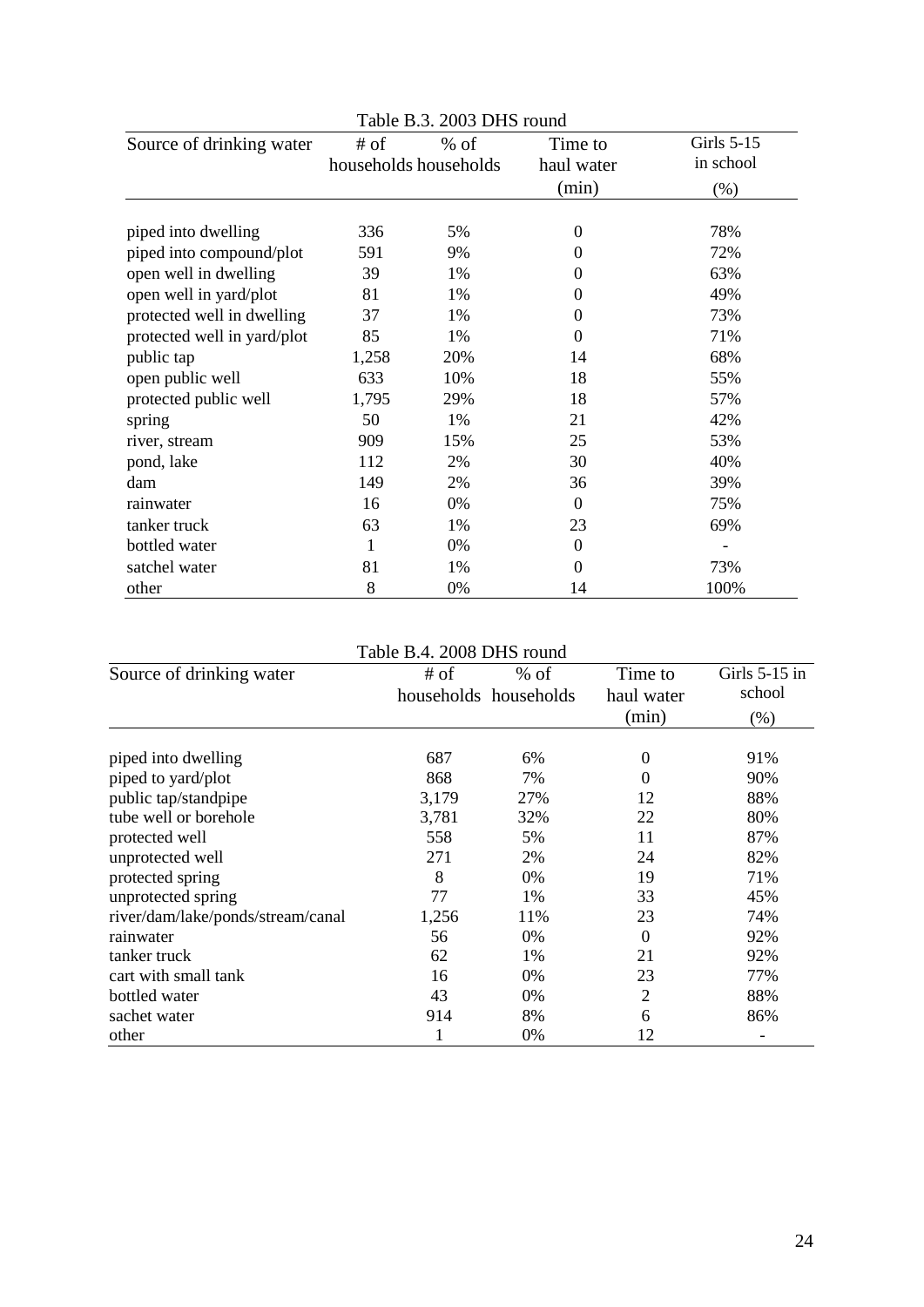# **Appendix C**:**Time to haul water and school attendance, by region**

|               | 1 adie C.I. 1993-94 DHS found |           |           |              |  |  |  |
|---------------|-------------------------------|-----------|-----------|--------------|--|--|--|
| Region        | Time to                       | Source in | Source in | Girls $5-15$ |  |  |  |
|               | haul water                    | residence | residence | in school    |  |  |  |
|               | (min)                         | $(\#)$    | (% )      | $(\%)$       |  |  |  |
| Western       | 15                            | 75        | 14%       | 69%          |  |  |  |
| Central       | 14                            | 68        | 10%       | 73%          |  |  |  |
| Greater Accra | 5                             | 365       | 52%       | 73%          |  |  |  |
| Volta         | 17                            | 22        | 4%        | 75%          |  |  |  |
| Eastern       | 13                            | 84        | 11%       | 74%          |  |  |  |
| Ashanti       | 11                            | 200       | 19%       | 69%          |  |  |  |
| Brong-Ahafo   | 16                            | 34        | 6%        | 70%          |  |  |  |
| Northern      | 29                            | 40        | 9%        | 34%          |  |  |  |
| Upper west    | 28                            | 15        | 9%        | 40%          |  |  |  |
| Upper east    | 25                            | 43        | 14%       | 42%          |  |  |  |

Table C.1. 1993-94 DHS round

Table C.2. 1998-99 DHS round

| Region        | Time to<br>haul water | Source in<br>residence | Source in<br>residence | Girls $5-15$<br>in school |
|---------------|-----------------------|------------------------|------------------------|---------------------------|
|               | (min)                 | $^{(#)}$               | (% )                   | (% )                      |
|               |                       |                        |                        |                           |
| Western       | 15                    | 54                     | 9%                     | 75%                       |
| Central       | 11                    | 63                     | 12%                    | 75%                       |
| Greater Accra | 6                     | 425                    | 56%                    | 77%                       |
| Volta         | 33                    | 31                     | 6%                     | 73%                       |
| Eastern       | 14                    | 129                    | 17%                    | 79%                       |
| Ashanti       | 17                    | 188                    | 20%                    | 71%                       |
| Brong-Ahafo   | 26                    | 22                     | 5%                     | 68%                       |
| Northern      | 37                    | 46                     | 10%                    | 29%                       |
| Upper west    | 21                    | 21                     | 5%                     | 41%                       |
| Upper east    | 22                    | 55                     | 11%                    | 35%                       |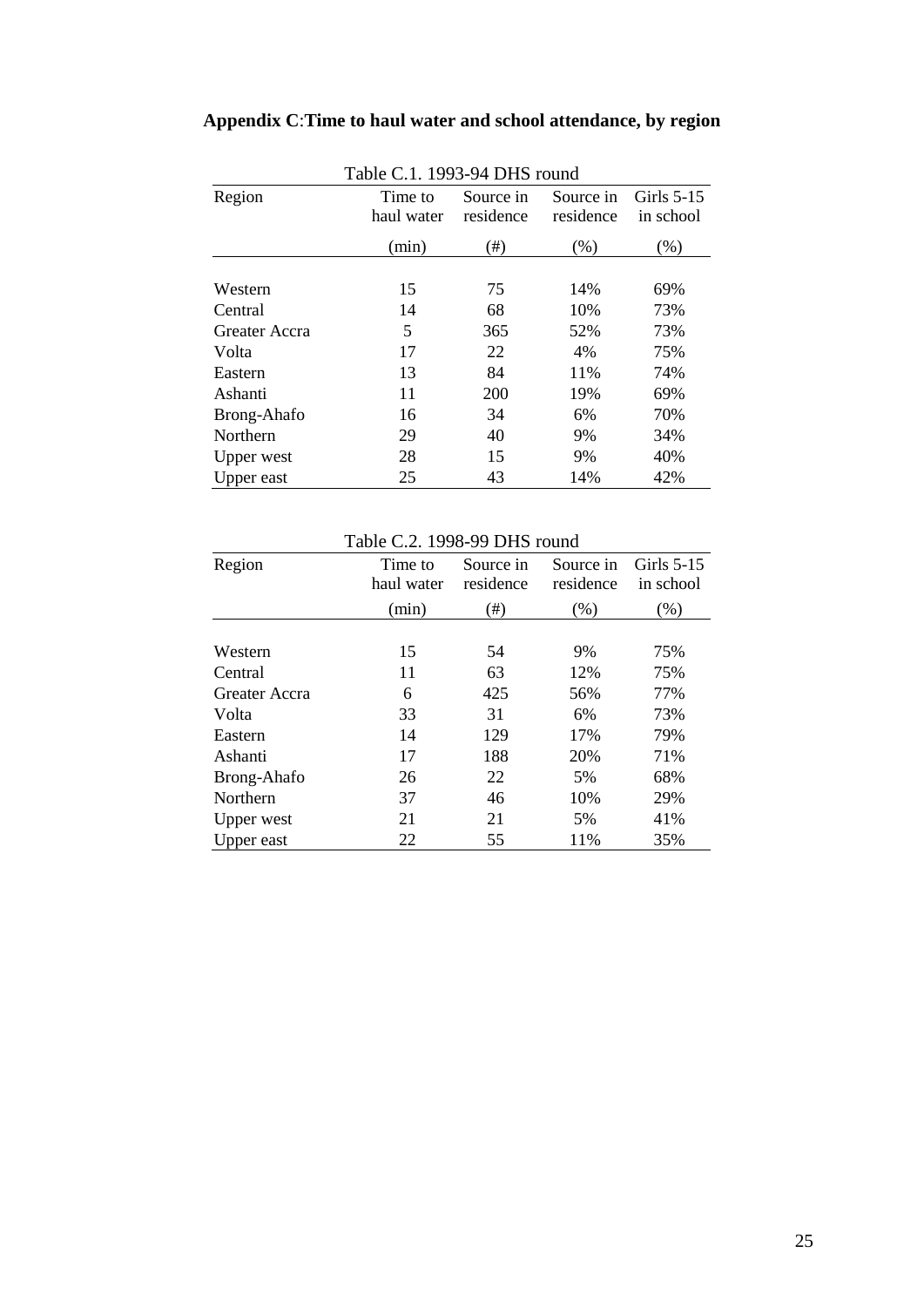| Region        | Time to    | Source in | Source in | Girls 5-15 |
|---------------|------------|-----------|-----------|------------|
|               | haul water | residence | residence | in school  |
|               | (min)      | $(\#)$    | $(\% )$   | (% )       |
|               |            |           |           |            |
| Western       | 20         | 77        | 13%       | 69%        |
| Central       | 18         | 61        | 13%       | 67%        |
| Greater Accra | 5          | 400       | 48%       | 74%        |
| Volta         | 19         | 64        | 13%       | 66%        |
| Eastern       | 13         | 91        | 14%       | 60%        |
| Ashanti       | 14         | 257       | 24%       | 69%        |
| Brong-Ahafo   | 16         | 85        | 12%       | 61%        |
| Northern      | 19         | 71        | 12%       | 38%        |
| Upper west    | 18         | 29        | 6%        | 46%        |
| Upper east    | 21         | 34        | 9%        | 45%        |

Table C.3. 2003 DHS round

Table C.4. 2008 DHS round

| Region            | Time to haul<br>water | Source in<br>residence | Source in<br>residence | Girls $5-15$ in<br>school |
|-------------------|-----------------------|------------------------|------------------------|---------------------------|
|                   | (min)                 | (#)                    | (% )                   | $(\%)$                    |
|                   |                       |                        |                        |                           |
| Western           | 16                    | 115                    | 10%                    | 85%                       |
| Central           | 9                     | 85                     | 8%                     | 84%                       |
| Greater Accra     | 5                     | 575                    | 34%                    | 87%                       |
| Volta             | 16                    | 62                     | 6%                     | 89%                       |
| Eastern           | 10                    | 115                    | 9%                     | 87%                       |
| Ashanti           | 9                     | 359                    | 19%                    | 94%                       |
| Brong-Ahafo       | 13                    | 36                     | 3%                     | 89%                       |
| Northern          | 31                    | 49                     | 5%                     | 55%                       |
| <b>Upper</b> west | 24                    | 95                     | 12%                    | 85%                       |
| Upper east        | 28                    | 64                     | 7%                     | 77%                       |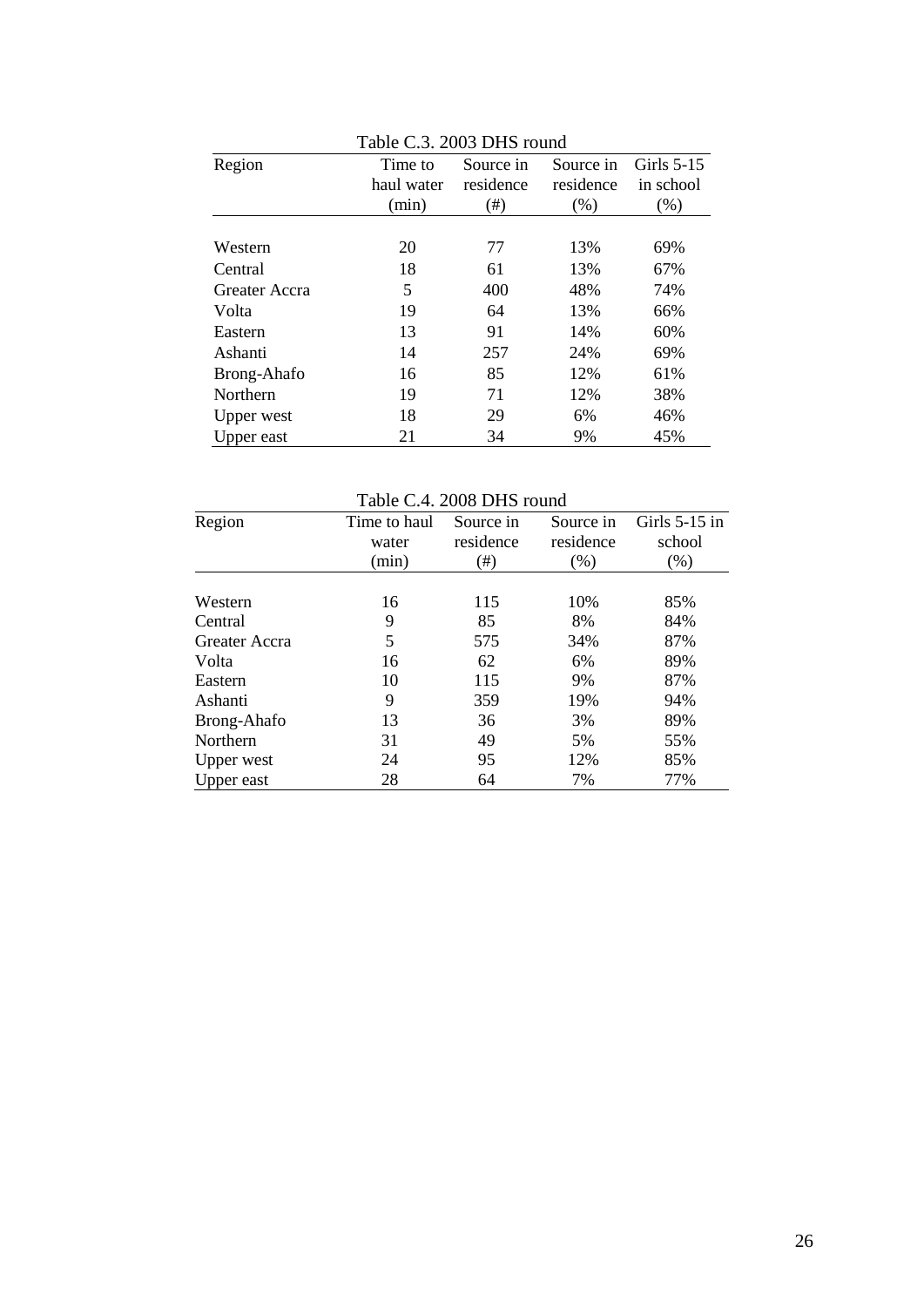

# **Appendix D: Density of the time to haul water, by region (in minutes). 2008 round**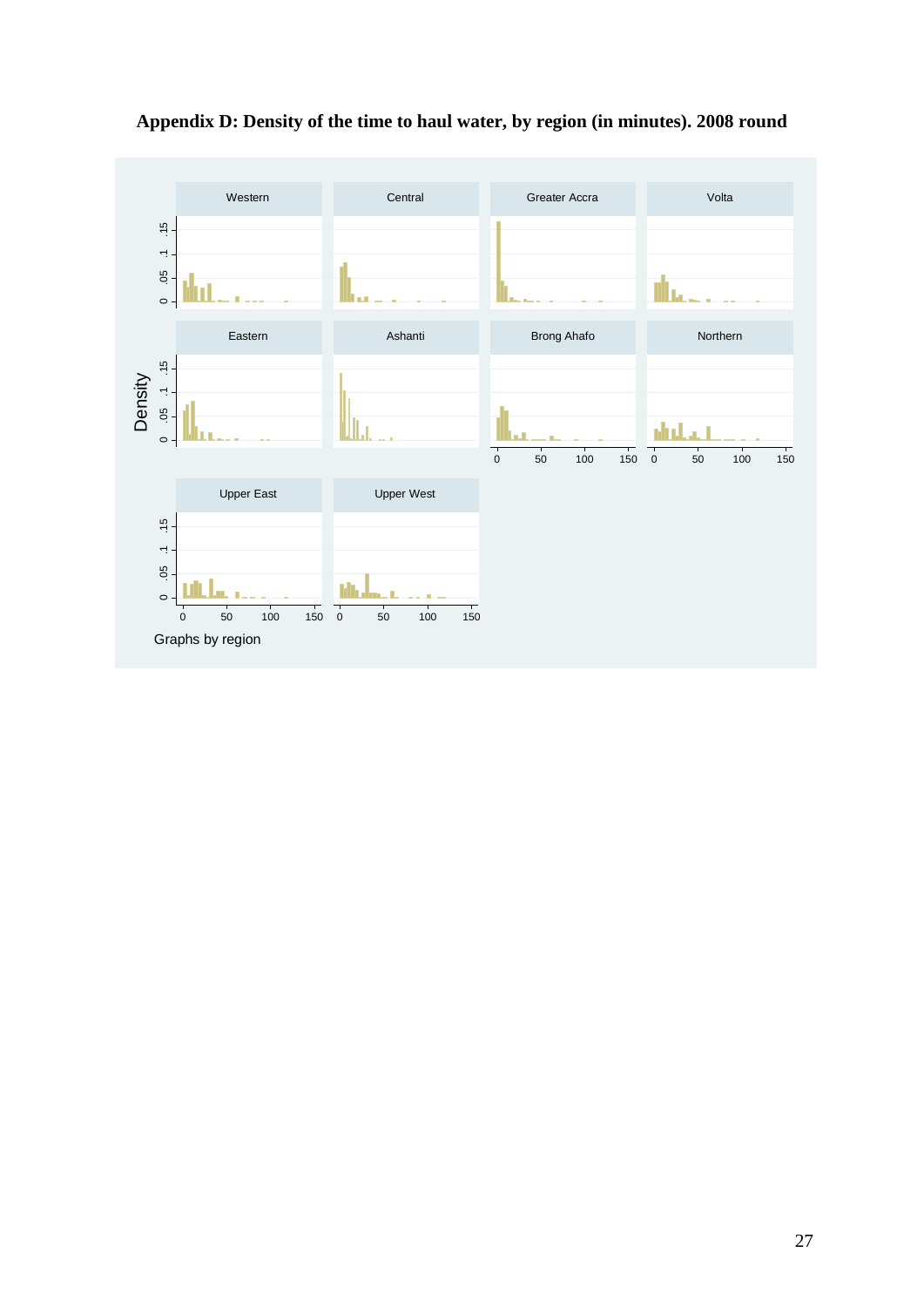## **Appendix E. Robustness of the cluster matching procedure**

|                    |       | Full sample |       | Restricted sample |
|--------------------|-------|-------------|-------|-------------------|
| Region             | Freq. | Percent     | Freq. | Percent           |
|                    |       |             |       |                   |
| Western            | 147   | 9.1         | 86    | 7.6               |
| Central            | 136   | 8.4         | 107   | 9.4               |
| Greater Accra      | 232   | 14.4        | 218   | 19.2              |
| Volta              | 132   | 8.2         | 77    | 6.8               |
| Eastern            | 172   | 10.6        | 117   | 10.3              |
| Ashanti            | 268   | 16.6        | 221   | 19.5              |
| <b>Brong Ahafo</b> | 151   | 9.3         | 93    | 8.2               |
| Northern           | 147   | 9.1         | 66    | 5.8               |
| <b>Upper East</b>  | 118   | 7.3         | 67    | 5.9               |
| <b>Upper West</b>  | 114   | 7.1         | 84    | 7.4               |
| Total              | 1,617 | 100.0       | 1,136 | 100.0             |

Table E.1. Weight of each region in the full and restricted samples

Table E.2. Distribution of the variable 'time to the source' in the full and restricted samples

|                   | First quartile | Median | Third quartile | Mean |
|-------------------|----------------|--------|----------------|------|
| Full sample       | ر. ر           | 12.4   |                | 15.0 |
| Restricted sample | 3.O            | 9.9    | 18.8           | 13.3 |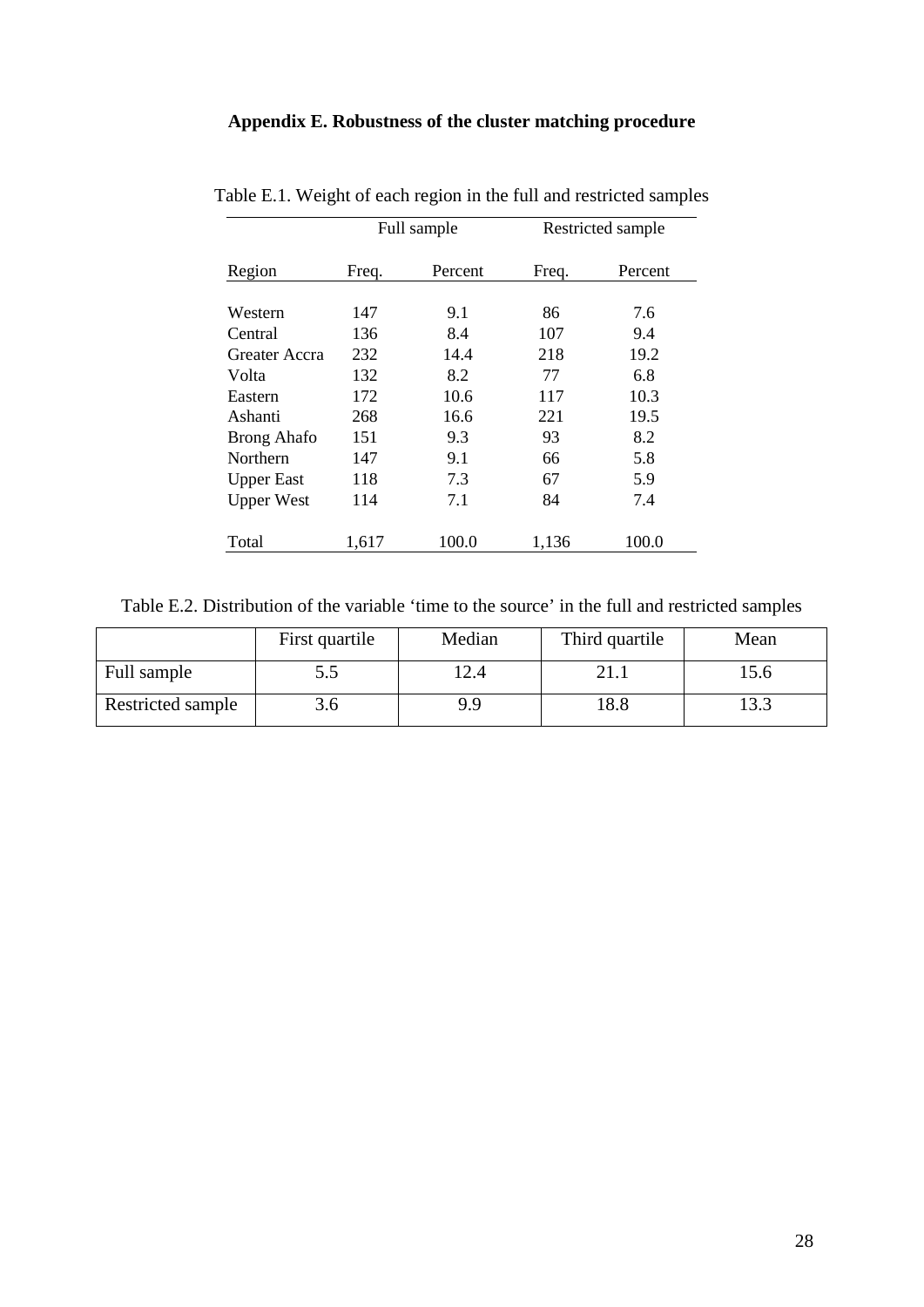## **Appendix F: Further tables and figures**

| Region            | # of clusters in<br>2008 | 2008-2003<br>cluster match<br>(mile) | 2008-1998/99<br>cluster match<br>(mile) | 2008-1993/94<br>cluster match<br>(mile) |
|-------------------|--------------------------|--------------------------------------|-----------------------------------------|-----------------------------------------|
|                   |                          |                                      |                                         |                                         |
| Ashanti           | 67                       | 3.4                                  | 3.1                                     | 3.4                                     |
| Brong-Ahafo       | 38                       | 6.3                                  | 7.4                                     | 6.8                                     |
| Central           | 34                       | 5.3                                  | 4.0                                     | 4.0                                     |
| Eastern           | 43                       | 7.9                                  | 4.5                                     | 3.9                                     |
| Greater Accra     | 58                       | 1.1                                  | 1.5                                     | 2.9                                     |
| Northern          | 37                       | 13.5                                 | 14.0                                    | 13.5                                    |
| <b>Upper East</b> | 30                       | 4.7                                  | 4.3                                     | 5.0                                     |
| <b>Upper West</b> | 28                       | 6.4                                  | 7.4                                     | 9.9                                     |
| Volta             | 33                       | 6.1                                  | 6.1                                     | 6.5                                     |
| Western           | 37                       | 7.8                                  | 6.3                                     | 7.5                                     |

Table 1. Average distance (in miles) between matched clusters

Table 2. Summary statistics on water infrastructure and school attendance

| Number of  | $HHa$ with source | Average time to haul | Girls $5-15$ in |
|------------|-------------------|----------------------|-----------------|
| households | in dwelling or    | water for HH without | school          |
|            | yard              | source on plot       |                 |
|            | $(\%)$            | (min)                | $(\% )$         |
|            |                   |                      |                 |
| 5,822      | 17%               | 18                   | 65              |
| 6,003      | 18%               | 23                   | 63              |
| 6,251      | 18%               | 19                   | 59              |
| 11,778     | 21%               | 19                   | 84              |
|            | .                 |                      |                 |

 $\frac{a}{a}$  'HH' stands for 'households'.

Table 3. List and definition of variables (405 clusters and 1,617 observations)

| Variable definition                          | Mean | Std.<br>Dev. | Min      | Max   |
|----------------------------------------------|------|--------------|----------|-------|
|                                              |      |              |          |       |
| Share of girls aged 5 to 15 attending school | 0.70 | 0.27         | 0.00     | 1.00  |
| Time to the water source (min)               | 16   | 14           | $\Omega$ | 124   |
| Time to water source is 0 min $(0/1)$        | 0.07 | 0.25         | 0.00     | 1.00  |
| Household size                               | 5.75 | 1.40         | 2.50     | 14.00 |
| Number of children 5 and under               | 0.96 | 0.55         | 0.00     | 4.00  |
| Number of children 5 to 15                   | 2.42 | 0.67         | 1.00     | 7.00  |
| Number of women 16 to 65                     | 1.43 | 0.43         | 0.50     | 3.40  |
| Number of men 16 to 65                       | 1.00 | 0.47         | 0.00     | 3.67  |
| Household head is a male $(0/1)$             | 0.63 | 0.28         | 0.00     | 1.00  |
| Age of the household head                    | 47   | 6            | 28       | 69    |
| Household head is widow or divorced $(0/1)$  | 0.19 | 0.18         | 0.00     | 1.00  |
| Household lives in a rural zone $(0/1)$      | 0.55 | 0.50         | 0.00     | 1.00  |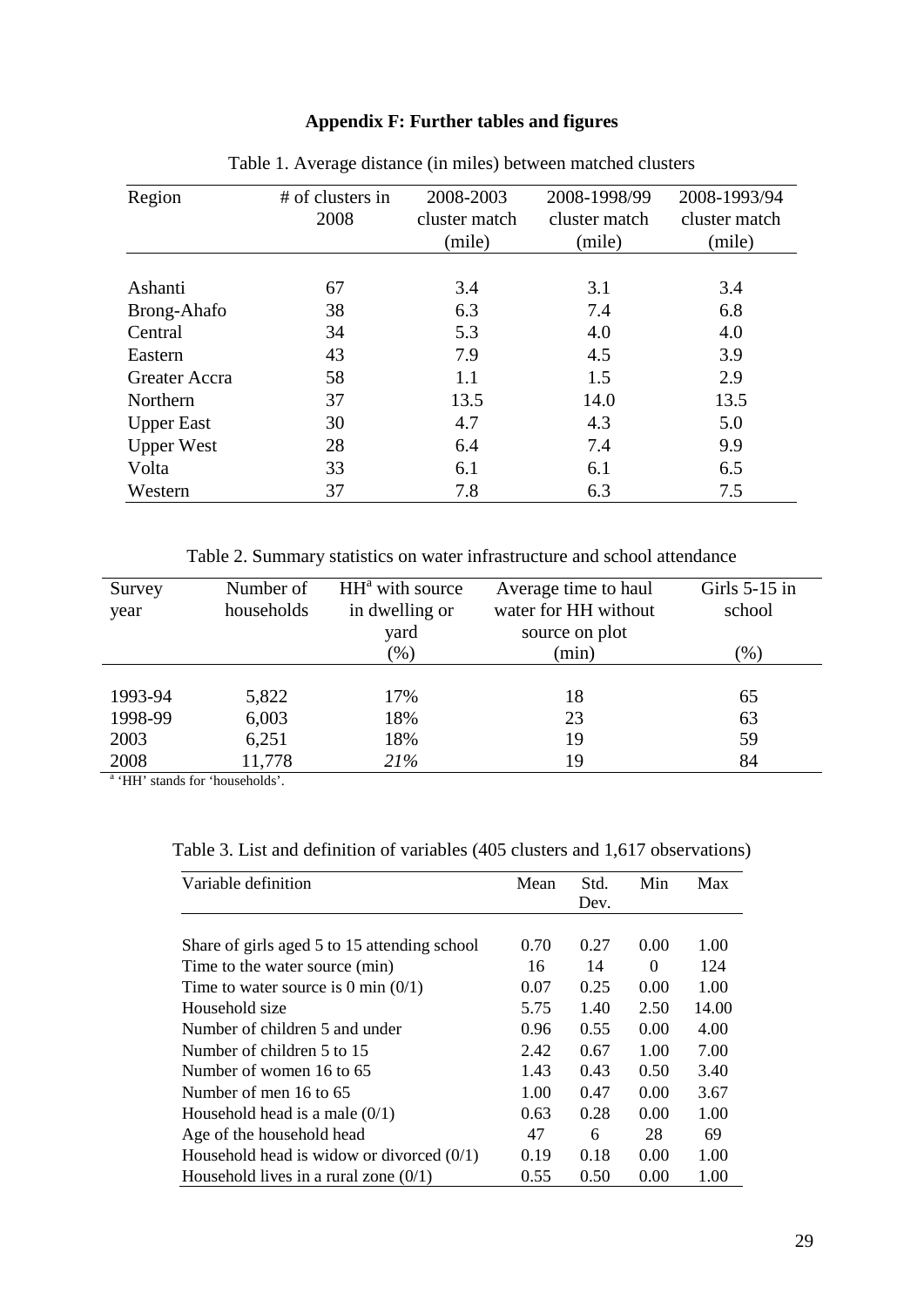| Dependent variable: proportion of girls 5-15 attending school  |             | Coef. Bootstrap<br>Std. Err. | P-value |
|----------------------------------------------------------------|-------------|------------------------------|---------|
|                                                                |             |                              |         |
| Constant                                                       | 1.808***    | 0.214                        | 0.000   |
| Time to the water source (min) (when time lower than 20 min)   | $-0.010$    | 0.006                        | 0.115   |
| Time to the water source (min) (when time greater than 20 min) | $-0.014***$ | 0.005                        | 0.007   |
| Time to water source is 0 min                                  | 0.137       | 0.098                        | 0.161   |
| Household size                                                 | $-0.668***$ | 0.234                        | 0.004   |
| Number of children 5 and under                                 | $-0.098$    | 0.160                        | 0.540   |
| Number of children 5 to 15                                     | $0.952***$  | 0.279                        | 0.001   |
| Number of women 16 to 65                                       | $0.787***$  | 0.242                        | 0.001   |
| Number of men 16 to 65                                         | $0.765***$  | 0.232                        | 0.001   |
| Household head is a male $(0/1)$                               | $-0.280**$  | 0.142                        | 0.049   |
| Cluster means (Chamberlain's approach)                         |             |                              |         |
| Household size – <i>mean</i>                                   | $-0.067$    | 0.083                        | 0.422   |
| Number of children 5 and under – <i>mean</i>                   | 0.097       | 0.148                        | 0.514   |
| Number of women $16$ to $65$ – <i>mean</i>                     | $-0.107$    | 0.166                        | 0.522   |
| Number of men 16 to $65$ – <i>mean</i>                         | 0.245       | 0.160                        | 0.125   |
| Household head is a male $(0/1)$ – <i>mean</i>                 | $-0.583**$  | 0.254                        | 0.022   |
| Residuals of first stage regression                            |             |                              |         |
| Residuals (Number of children 5 to 15)                         | $-1.568***$ | 0.308                        | 0.000   |
| Residuals (Time to the water source)                           | $0.010*$    | 0.005                        | 0.055   |
| Year dummies (2008 as ref.)                                    |             |                              |         |
| 1998-99                                                        | $-0.892***$ | 0.111                        | 0.000   |
| 2003                                                           | $-0.738***$ | 0.065                        | 0.000   |
| Regional dummies (Greater Accra as ref.)                       |             |                              |         |
| Western                                                        | 0.102       | 0.099                        | 0.303   |
| Central                                                        | 0.099       | 0.112                        | 0.379   |
| Volta                                                          | $0.250**$   | 0.106                        | 0.018   |
| Eastern                                                        | 0.068       | 0.092                        | 0.460   |
| Ashanti                                                        | $0.140*$    | 0.074                        | 0.057   |
| <b>Brong Ahafo</b>                                             | $-0.069$    | 0.086                        | 0.421   |
| Northern                                                       | $-0.259**$  | 0.126                        | 0.041   |
| <b>Upper East</b>                                              | $-0.123$    | 0.117                        | 0.292   |
| <b>Upper West</b>                                              | $-0.084$    | 0.097                        | 0.385   |
| Dummies for the month of interview (October as ref.)           |             |                              |         |
| January                                                        | $0.333**$   | 0.136                        | 0.015   |
| February                                                       | 0.201       | 0.171                        | 0.239   |
| July                                                           | $-0.420***$ | 0.100                        | 0.000   |
| August                                                         | $-0.209**$  | 0.081                        | 0.010   |
| September                                                      | $-0.249***$ | 0.062                        | 0.000   |
| November                                                       | 0.079       | 0.109                        | 0.471   |
| December                                                       | $0.407***$  | 0.143                        | 0.004   |
|                                                                |             |                              |         |
| Scale factor                                                   | 0.290       |                              |         |

Table 4. QMLE estimation results (1,212 observations)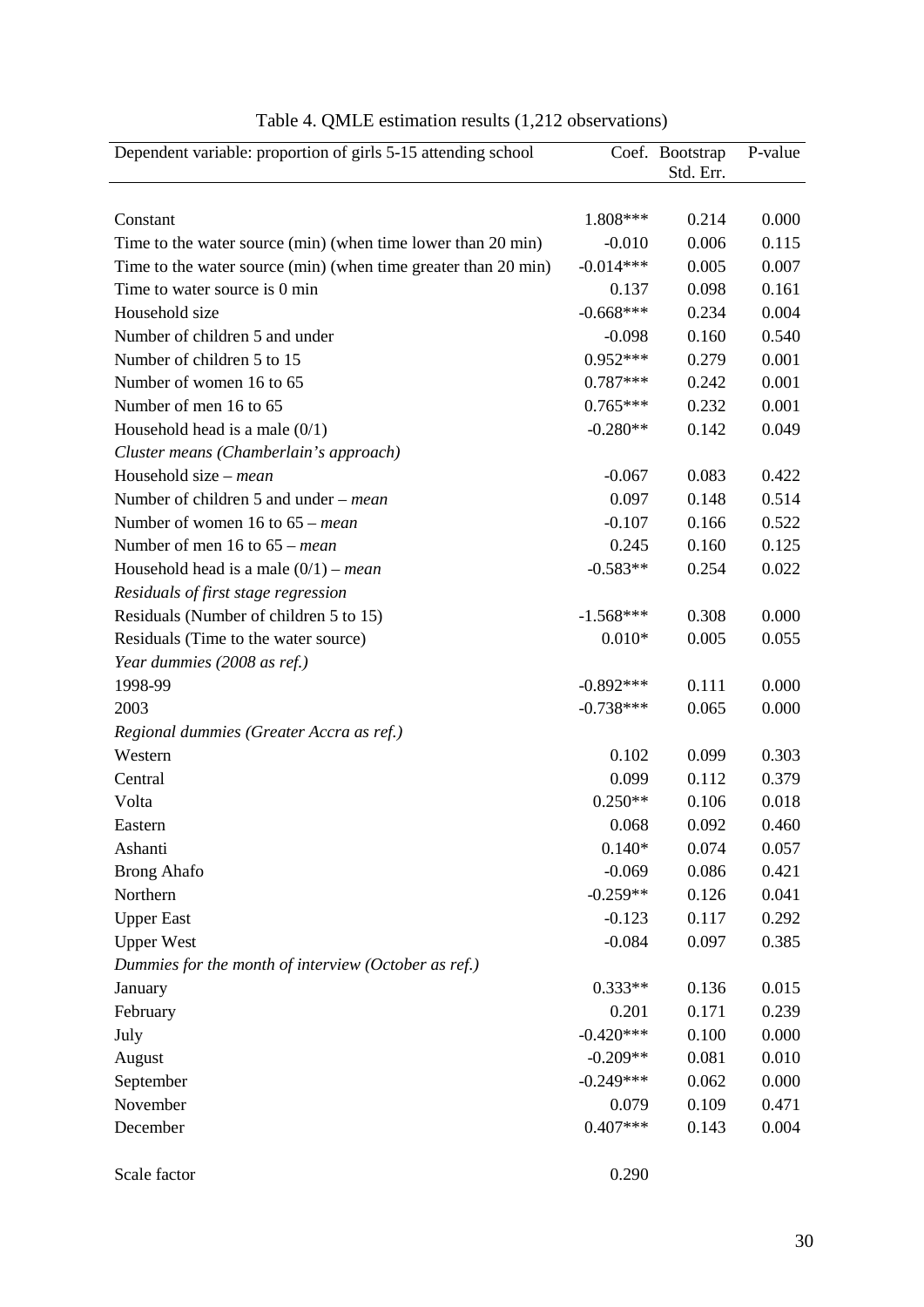| Chi 2 test that all cluster means are equal to 0 | 7.93 P-value: 0.1603       |
|--------------------------------------------------|----------------------------|
| Endogeneity test (Chi 2)                         | $31.75***$ P-value: 0.0000 |

Note: \*\*\*, \*\*, \* indicate significance at the 1, 5, and 10% level, respectively.

|                                                                | <b>APE</b>  | <b>B</b> ootstrap | P-value |
|----------------------------------------------------------------|-------------|-------------------|---------|
|                                                                |             | Std. Err.         |         |
|                                                                |             |                   |         |
| Time to the water source (min) (when time lower than 20 min)   | $-0.003$    | 0.002             | 0.115   |
| Time to the water source (min) (when time greater than 20 min) | $-0.004***$ | 0.001             | 0.007   |
| Time to water source is 0 min                                  | 0.040       | 0.029             | 0.161   |
| Household size                                                 | $-0.194***$ | 0.068             | 0.004   |
| Number of children 5 and under                                 | $-0.029$    | 0.047             | 0.540   |
| Number of children 5 to 15                                     | $0.277***$  | 0.081             | 0.001   |
| Number of women 16 to 65                                       | $0.228***$  | 0.070             | 0.001   |
| Number of men 16 to 65                                         | $0.222***$  | 0.067             | 0.001   |
| Household head is a male $(0/1)$                               | $-0.081**$  | 0.041             | 0.049   |

### Table 5. Average Partial Effects for the main variables of interest

Note: \*\*\*, \*\*, \* indicate significance at the 1, 5, and 10% level, respectively.

#### Table 6. Estimated partial effect on proportion of girls aged 5-15 in Ghana attending school, due to a 50% reduction in water hauling time, by region

| Region             | Time to<br>haul water | Estimated partial effect |         |         |
|--------------------|-----------------------|--------------------------|---------|---------|
|                    | (mean)                |                          |         |         |
|                    |                       | Median                   | Minimum | Maximum |
|                    |                       |                          |         |         |
| Western            | 16                    | 0.01                     | 0.00    | 0.06    |
| Central            | 9                     | 0.01                     | 0.00    | 0.06    |
| Greater Accra      | 4                     | 0.00                     | 0.00    | 0.06    |
| Volta              | 17                    | 0.01                     | 0.00    | 0.11    |
| Eastern            | 10                    | 0.01                     | 0.00    | 0.04    |
| Ashanti            | 10                    | 0.01                     | 0.00    | 0.08    |
| <b>Brong Ahafo</b> | 13                    | 0.01                     | 0.00    | 0.16    |
| Northern           | 30                    | 0.06                     | 0.00    | 0.34    |
| <b>Upper East</b>  | 25                    | 0.05                     | 0.00    | 0.10    |
| <b>Upper West</b>  | 30                    | 0.06                     | 0.01    | 0.21    |

|  |  |  |  |  | Table 7. QMLE estimation results (1,174 observations) |
|--|--|--|--|--|-------------------------------------------------------|
|--|--|--|--|--|-------------------------------------------------------|

| Dependent variable: proportion of boys 5-15 attending school   |            | Coef. Bootstrap<br>Std. Err. | P-value |
|----------------------------------------------------------------|------------|------------------------------|---------|
|                                                                |            |                              |         |
| Constant                                                       | $2.529***$ | 0.288                        | 0.000   |
| Time to the water source (min) (when time lower than 20 min)   | $-0.011$   | 0.008                        | 0.196   |
| Time to the water source (min) (when time greater than 20 min) | $-0.015**$ | 0.007                        | 0.025   |
| Time to water source is 0 min                                  | $0.332**$  | 0.128                        | 0.010   |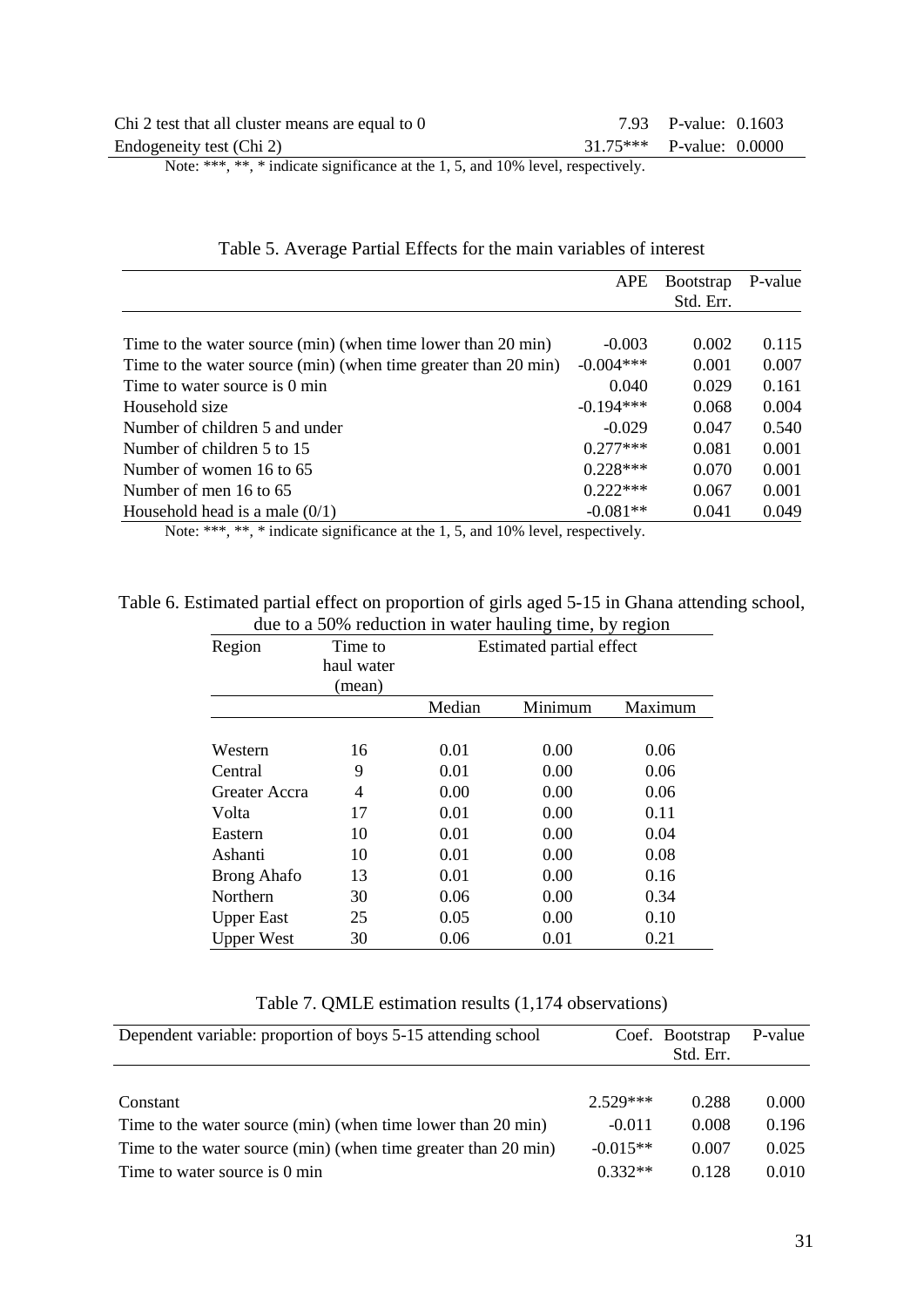| Household size                                                                                        | 0.030       | 0.281           | 0.914 |
|-------------------------------------------------------------------------------------------------------|-------------|-----------------|-------|
| Number of children 5 and under                                                                        | $-0.586***$ | 0.184           | 0.001 |
| Number of children 5 to 15                                                                            | 0.064       | 0.344           | 0.852 |
| Number of women 16 to 65                                                                              | $-0.031$    | 0.288           | 0.914 |
| Number of men 16 to 65                                                                                | 0.104       | 0.284           | 0.713 |
| Household head is a male $(0/1)$                                                                      | $-0.140$    | 0.197           | 0.478 |
| Cluster means (Chamberlain's approach)                                                                |             |                 |       |
| Household size – <i>mean</i>                                                                          | $-0.300***$ | 0.103           | 0.004 |
| Number of children 5 and under – <i>mean</i>                                                          | 0.299       | 0.190           | 0.117 |
| Number of women $16$ to $65$ – <i>mean</i>                                                            | 0.256       | 0.205           | 0.211 |
| Number of men $16$ to $65$ – mean                                                                     | 0.389**     | 0.182           | 0.032 |
| Household head is a male $(0/1)$ – <i>mean</i>                                                        | $-0.317$    | 0.357           | 0.374 |
| Residuals of first stage regression                                                                   |             |                 |       |
| Residuals (Number of children 5 to 15)                                                                | $-0.555$    | 0.385           | 0.149 |
| Residuals (Time to the water source)                                                                  | $0.012*$    | 0.007           | 0.061 |
| Year dummies (2008 as ref.)                                                                           |             |                 |       |
| 1998-99                                                                                               | $-0.563***$ | 0.115           | 0.000 |
| 2003                                                                                                  | $-0.596***$ | 0.072           | 0.000 |
| Regional dummies (Greater Accra as ref.)                                                              |             |                 |       |
| Western                                                                                               | 0.142       | 0.141           | 0.315 |
| Central                                                                                               | $-0.024$    | 0.151           | 0.876 |
| Volta                                                                                                 | 0.029       | 0.147           | 0.845 |
| Eastern                                                                                               | 0.016       | 0.136           | 0.909 |
| Ashanti                                                                                               | $0.309**$   | 0.127           | 0.015 |
| <b>Brong Ahafo</b>                                                                                    | 0.105       | 0.135           | 0.437 |
| Northern                                                                                              | $-0.130$    | 0.152           | 0.392 |
| <b>Upper East</b>                                                                                     | $-0.260*$   | 0.138           | 0.059 |
| <b>Upper West</b>                                                                                     | $-0.286**$  | 0.137           | 0.036 |
| Dummies for the month of interview (October as ref.)                                                  |             |                 |       |
| January                                                                                               | 0.095       | 0.146           | 0.513 |
| February                                                                                              | 0.111       | 0.183           | 0.544 |
| July                                                                                                  | $-0.516$    | 0.342           | 0.131 |
| August                                                                                                | $-0.163$    | 0.113           | 0.148 |
| September                                                                                             | $-0.214***$ | 0.070           | 0.002 |
| November                                                                                              | 0.084       | 0.111           | 0.452 |
| December                                                                                              | 0.245       | 0.154           | 0.111 |
|                                                                                                       |             |                 |       |
| Scale factor                                                                                          | 0.259       |                 |       |
| Chi 2 test that all cluster means are equal to 0                                                      | 10.94*      | P-value: 0.0526 |       |
| Endogeneity test (Chi 2)<br>Note: $*****$ indicate significance at the 1.5 and 10% layel respectively | 5.98*       | P-value: 0.0502 |       |

Note: \*\*\*, \*\*, \* indicate significance at the 1, 5, and 10% level, respectively.